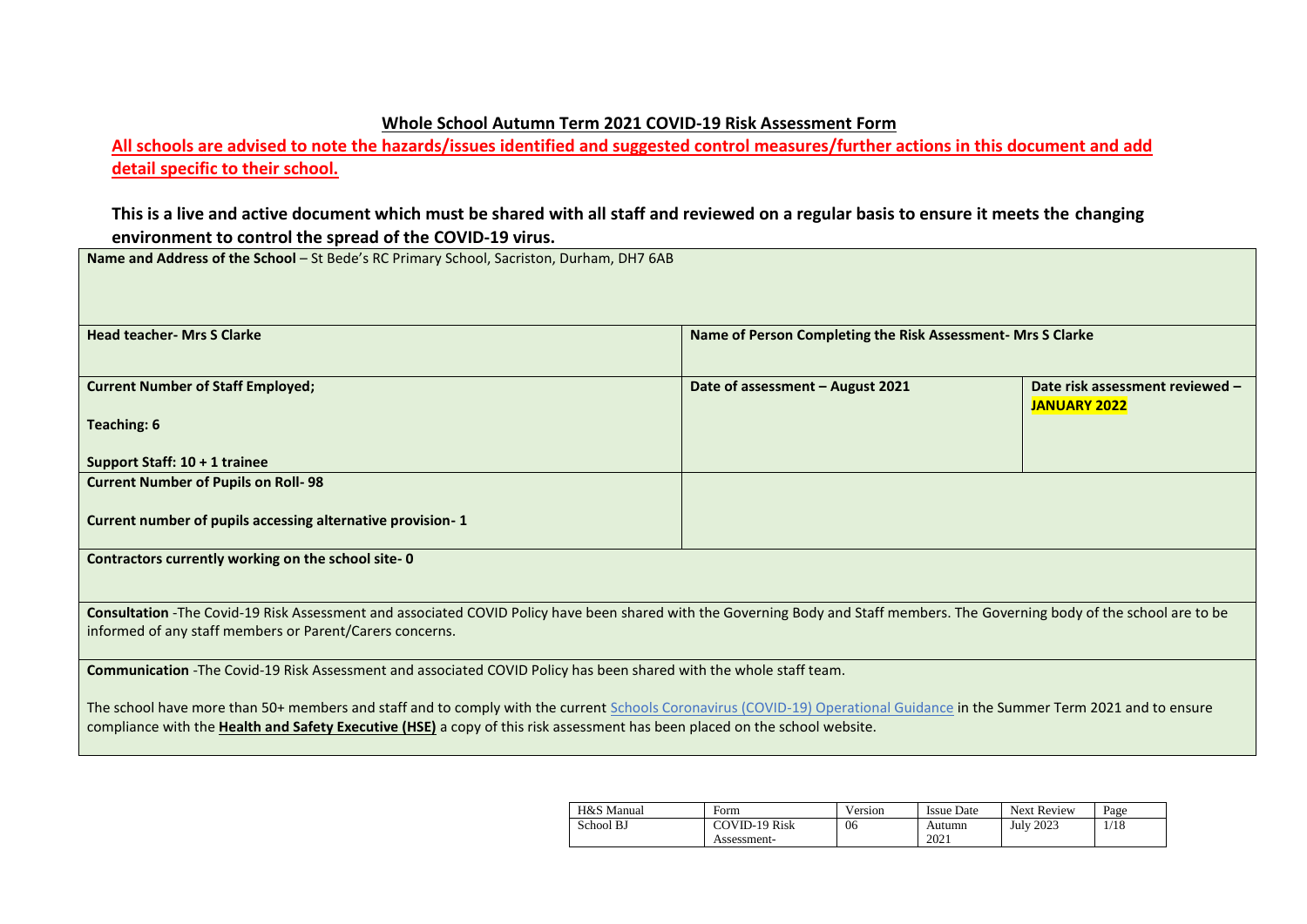Persons covered by this assessment – **The School Community, visitors, professionals, and contractors working in/attending the school site to provide support etc.**

COVID-19 is a virus which has serious effects which debilitates those who have caught it and causes immense distress both physically and mentally. The UK has suffered huge fatality rates.

**The virus is thought to spread mainly from person-to-person.**

- Between people who are in close contact with one another (within about 6 feet).
- Through respiratory droplets produced when an infected person coughs, sneezes, or talks.
- These droplets can land in the mouths or noses of people who are nearby or possibly be inhaled into the lungs.
- COVID-19 may be spread by people who are not showing symptoms.

| <b>RISK RATING</b> |                                             | Likelihood                           |                                      |                                      |
|--------------------|---------------------------------------------|--------------------------------------|--------------------------------------|--------------------------------------|
|                    |                                             | Probable                             | <b>Possible</b>                      | Remote                               |
|                    |                                             | Occurs repeatedly, to be expected or | Could occur sometime or effect a few | Unlikely to occur or not many people |
|                    |                                             | could affect large number of people  | people                               | to be affected                       |
|                    | <b>Major</b>                                | High                                 | High                                 | Medium                               |
| Impact             | Major injury, permanent disability, or ill- |                                      |                                      |                                      |
|                    | health                                      |                                      |                                      |                                      |
|                    | <b>Severe</b>                               | High                                 | Medium                               | Low                                  |
|                    | Injury requiring medical treatment          |                                      |                                      |                                      |
|                    | <b>Minor</b>                                | <b>Medium</b>                        | Low                                  | Low                                  |
|                    | First aid treatment                         |                                      |                                      |                                      |

The school are following the guidanc[e Schools coronavirus \(COVID-19\) operational guidance](https://www.gov.uk/government/publications/actions-for-schools-during-the-coronavirus-outbreak/schools-coronavirus-covid-19-operational-guidance) and where applicable guidance for [Early Years,](https://www.gov.uk/government/publications/coronavirus-covid-19-early-years-and-childcare-closures/actions-for-early-years-and-childcare-providers-during-the-covid-19-pandemic) [Further Education Colleges](https://www.gov.uk/government/publications/coronavirus-covid-19-maintaining-further-education-provision/further-education-covid-19-operational-guidance) and [Special Schools.](https://www.gov.uk/government/publications/guidance-for-full-opening-special-schools-and-other-specialist-settings/send-and-specialist-settings-additional-covid-19-operational-guidance-applies-after-step-4)

Public Health England advice systems of controls to minimize coronavirus (COVID-19) risks in school environments, the school are adhering to the four key current systems of control;

1. Ensure good hygiene for everyone.

2. Maintain appropriate cleaning regimes.

- 3. Keep occupied spaces well ventilated.
- 4. Follow public health advice on testing, self-isolation and managing confirmed cases of COVID-19.

[COVID-19 will be a feature of our lives for the foreseeable future, so we need to learn to live with it and manage the risk to ourselves and others-Coronavirus: how](https://www.gov.uk/guidance/covid-19-coronavirus-restrictions-what-you-can-and-cannot-do?fbclid=IwAR05JnKHSGCw44PjqCdklSq0TdZNY55Qqf_5_MDleT_oAMdmVYhPVoGwdgU) to stay safe and help prevent the spread.

| H&S Manual | Form                 | Version | Issue Date | <b>Next Review</b> | Page |
|------------|----------------------|---------|------------|--------------------|------|
| School BJ  | <b>COVID-19 Risk</b> | 06      | Autumn     | July 2023          | 2/18 |
|            | Assessment-          |         | 2021       |                    |      |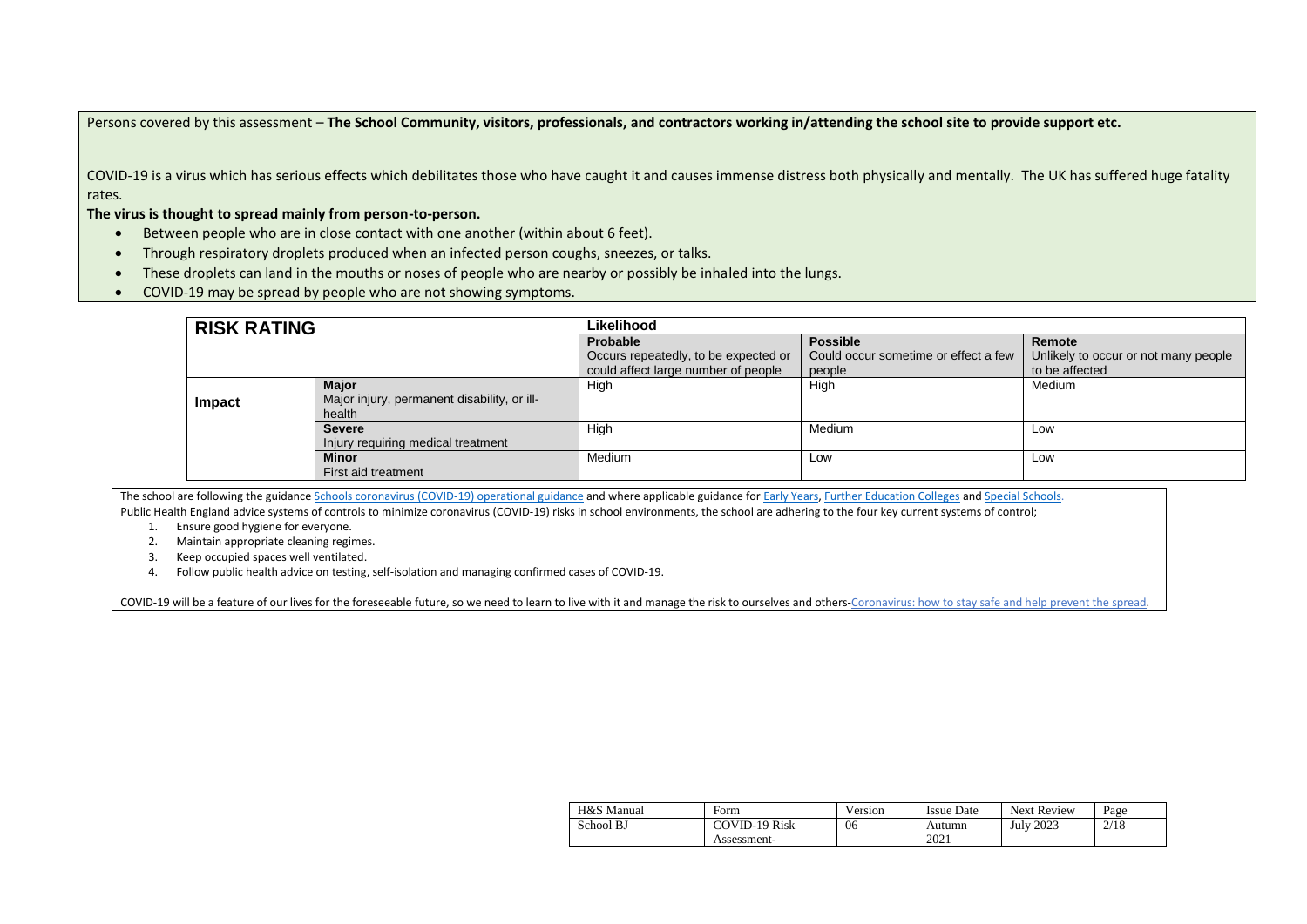| Hazards / issue                                | <b>Risk</b><br>rating<br>H/M/L | <b>Recommended controls</b>                                                                                                                                                                                                                                                                                                                                                                                                                                                                                                                                                                                                                                                                                                                                                                                                                                                                                                                                                                                                                                                                                                                       |                         | Yes/No<br>$(x \vee$ if in<br>place)                              | Further action to be taken during the<br>Autumn Term 2021.                                                                                                                                                                                                                                                                                                                                                                                                                                                                                                                                                                                                                                                                                                                                                                                                                                                                                                                                                                                                                                                                                                                                                                                                                                                                                                                                                                                                                                                                                                                                                                                                                                                                           |               |                             | By whom<br>& when               | <b>Risk</b><br>Rating<br>H/M/L |  |
|------------------------------------------------|--------------------------------|---------------------------------------------------------------------------------------------------------------------------------------------------------------------------------------------------------------------------------------------------------------------------------------------------------------------------------------------------------------------------------------------------------------------------------------------------------------------------------------------------------------------------------------------------------------------------------------------------------------------------------------------------------------------------------------------------------------------------------------------------------------------------------------------------------------------------------------------------------------------------------------------------------------------------------------------------------------------------------------------------------------------------------------------------------------------------------------------------------------------------------------------------|-------------------------|------------------------------------------------------------------|--------------------------------------------------------------------------------------------------------------------------------------------------------------------------------------------------------------------------------------------------------------------------------------------------------------------------------------------------------------------------------------------------------------------------------------------------------------------------------------------------------------------------------------------------------------------------------------------------------------------------------------------------------------------------------------------------------------------------------------------------------------------------------------------------------------------------------------------------------------------------------------------------------------------------------------------------------------------------------------------------------------------------------------------------------------------------------------------------------------------------------------------------------------------------------------------------------------------------------------------------------------------------------------------------------------------------------------------------------------------------------------------------------------------------------------------------------------------------------------------------------------------------------------------------------------------------------------------------------------------------------------------------------------------------------------------------------------------------------------|---------------|-----------------------------|---------------------------------|--------------------------------|--|
|                                                |                                | 1) Transmission within the school community                                                                                                                                                                                                                                                                                                                                                                                                                                                                                                                                                                                                                                                                                                                                                                                                                                                                                                                                                                                                                                                                                                       |                         |                                                                  |                                                                                                                                                                                                                                                                                                                                                                                                                                                                                                                                                                                                                                                                                                                                                                                                                                                                                                                                                                                                                                                                                                                                                                                                                                                                                                                                                                                                                                                                                                                                                                                                                                                                                                                                      |               |                             |                                 |                                |  |
| Transmission of COVID-19 in<br>the Autumn Term | H                              | -NHS COVID-19 Vaccination -programme has<br>commenced throughout the UK.<br>-Pregnant staff are aware that they can get<br>vaccinated against COVID-19 if aged 18 or<br>over.<br>-A register is in place at the school<br>identifying staff members who have received<br>the vaccination for COVID-19.<br>-Staff, Parents/Carers are aware of the<br>symptoms of COVID-19.<br>- The school have provided Staff, Parents and<br>Carers with an e-mail address/contact details<br>to report a positive LFD/PCR test in and out<br>of school hours. The e-mail address and<br>contact details are monitored on at least a<br>daily basis.<br>-Staff/ pupils who are experiencing<br>coronavirus (COVID-19) symptoms, will not<br>attend the school and advised to self-isolate.<br>Staff/Parent/Carers are advised to arrange a<br>PCR test. where symptoms are presented.<br>-Staff and Parents/Carers follow the sickness<br>absence procedure in place at the school<br>-Staff and Pupil attendance records<br>maintained each day.<br>-All staff and pupils adhere to any<br>instructions, advice, guidance, and site rules<br>provided to them. |                         | ✓<br>✓<br>$\checkmark$<br>✓<br>✓<br>$\checkmark$<br>$\checkmark$ | -Remind all staff on their return to school that the NHS<br>COVID-19 Vaccination programme can still be<br>accessed-Book or manage your coronavirus (COVID-<br>19) vaccination.<br>-Ensure that the COVID-19 staff vaccination register is<br>kept up to date during the Autumn Term 2021.<br>-Staff to be made aware that -A booster vaccine<br>programme is expected to be rolled out from<br>September 2021.<br>-Staff and Parents/Carers to be reminded via the<br>schools' communication links that they must not<br>attend the school, even if they are feeling better, until<br>they receive their PCR test results.<br>-Where coronavirus symptoms presented Staff and<br>Parents/Carers advised to follow the Stay at home:<br>guidance for households with possible or confirmed<br>coronavirus (COVID-19) infection.<br>-Staff and Parents/Carers to be reminded to report the<br>LFD/PCR results to NHS Test and Trace.<br>-If the PCR test is negative the staff/pupil can return to<br>school.<br>-Where a positive case is identified NHS Test & Trace<br>will contact those who test positive - or their parent<br>or legal guardian - to identify close contacts.<br>-Staff and Parents/Carers advised to report the<br>outcome of their LFD/PCR tests results to the school<br>via the previously agreed route.<br>-NHS Test and Trace are now responsible for<br>contacting close contacts.<br>Contingency framework in place to ensure safe<br>staffing levels are achievable, agreed established and<br>monitored appropriate to group sizes/ pupil needs and<br>the activities being undertaken.<br>-Where a parent/carer insists that a pupil attends the<br>school, the Headteacher can take the decision to |               |                             | Headteacher                     | M                              |  |
|                                                |                                |                                                                                                                                                                                                                                                                                                                                                                                                                                                                                                                                                                                                                                                                                                                                                                                                                                                                                                                                                                                                                                                                                                                                                   | H&S Manual<br>School BJ |                                                                  | Form<br><b>COVID-19 Risk</b>                                                                                                                                                                                                                                                                                                                                                                                                                                                                                                                                                                                                                                                                                                                                                                                                                                                                                                                                                                                                                                                                                                                                                                                                                                                                                                                                                                                                                                                                                                                                                                                                                                                                                                         | Version<br>06 | <b>Issue Date</b><br>Autumn | Next Review<br><b>July 2023</b> | Page<br>3/18                   |  |
|                                                |                                |                                                                                                                                                                                                                                                                                                                                                                                                                                                                                                                                                                                                                                                                                                                                                                                                                                                                                                                                                                                                                                                                                                                                                   |                         |                                                                  | Assessment-                                                                                                                                                                                                                                                                                                                                                                                                                                                                                                                                                                                                                                                                                                                                                                                                                                                                                                                                                                                                                                                                                                                                                                                                                                                                                                                                                                                                                                                                                                                                                                                                                                                                                                                          |               | 2021                        |                                 |                                |  |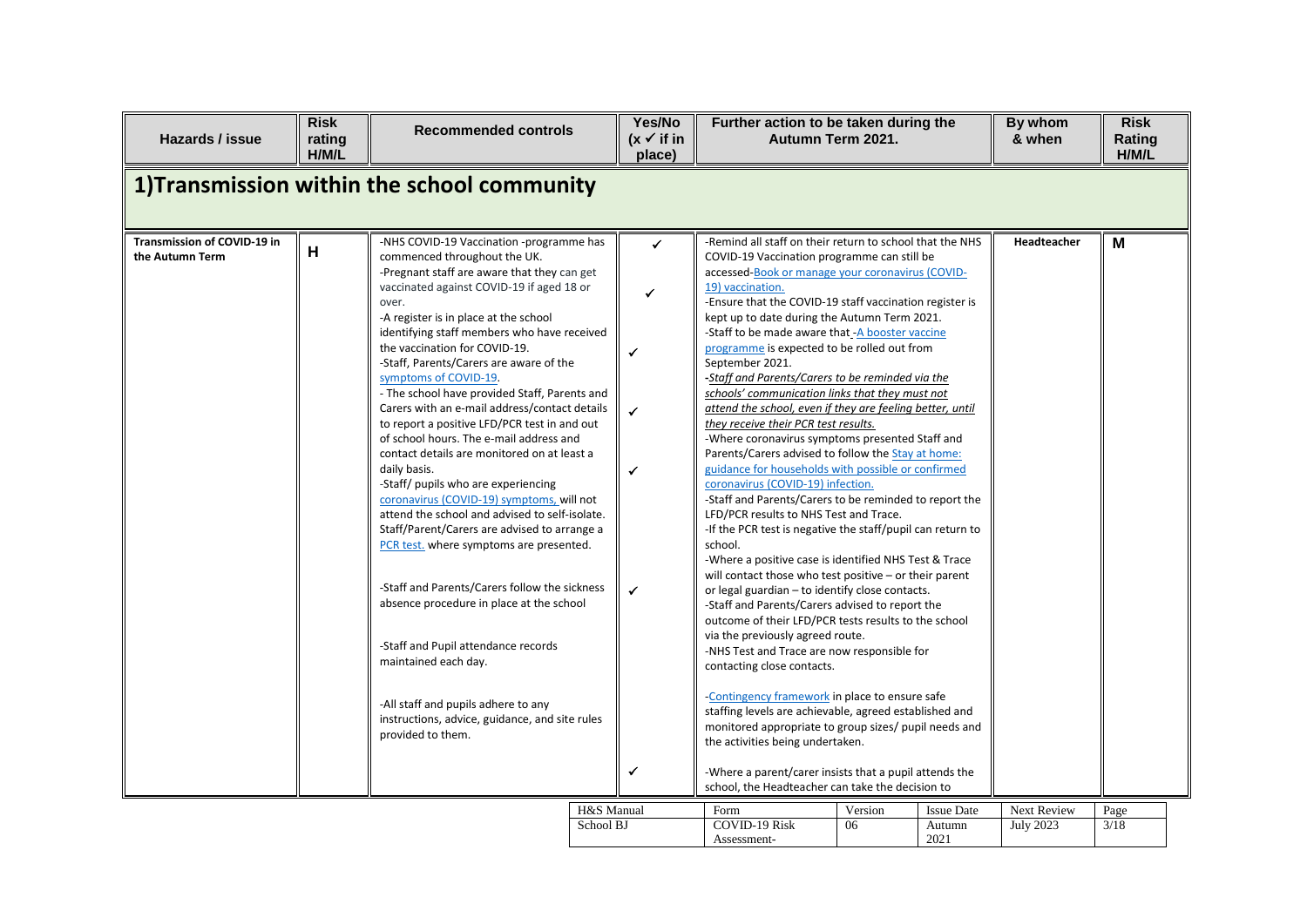| Hazards / issue                                                       | <b>Risk</b><br>rating<br>H/M/L | <b>Recommended controls</b>                                                                                                                                                                                                                                                                                                                                                                                                                                                                                                                                                                                                                                                                                                                                                                                                                                                                                                                                                                                                                                                                                                                                           | Yes/No<br>$(x \vee$ if in<br>place) | Further action to be taken during the<br>Autumn Term 2021.                                                                                                                                                                                                                                                                                                                                                                                                                                                                                                                                                                                                                                                                                                                                                                                                                                                                                            |               |                             | By whom<br>& when               | <b>Risk</b><br>Rating<br>H/M/L |
|-----------------------------------------------------------------------|--------------------------------|-----------------------------------------------------------------------------------------------------------------------------------------------------------------------------------------------------------------------------------------------------------------------------------------------------------------------------------------------------------------------------------------------------------------------------------------------------------------------------------------------------------------------------------------------------------------------------------------------------------------------------------------------------------------------------------------------------------------------------------------------------------------------------------------------------------------------------------------------------------------------------------------------------------------------------------------------------------------------------------------------------------------------------------------------------------------------------------------------------------------------------------------------------------------------|-------------------------------------|-------------------------------------------------------------------------------------------------------------------------------------------------------------------------------------------------------------------------------------------------------------------------------------------------------------------------------------------------------------------------------------------------------------------------------------------------------------------------------------------------------------------------------------------------------------------------------------------------------------------------------------------------------------------------------------------------------------------------------------------------------------------------------------------------------------------------------------------------------------------------------------------------------------------------------------------------------|---------------|-----------------------------|---------------------------------|--------------------------------|
|                                                                       |                                | -Identified staff and pupils are participating<br>in voluntary Lateral Flow Device testing<br>twice weekly during the autumn term.<br>-Weekly updates circulated to Headteachers<br>by Jim Murray-Head of Education and Skills.                                                                                                                                                                                                                                                                                                                                                                                                                                                                                                                                                                                                                                                                                                                                                                                                                                                                                                                                       | $\checkmark$                        | refuse the pupil entry into school if, in the<br>Headteacher's reasonable judgement, it is necessary<br>to protect other pupils and staff from possible<br>infection of COVID-19.<br>-Staff to be advised to continue to make sensible<br>decisions regarding their proximity to others both in<br>class and when working with colleagues.<br>-Where concerns are raised with the number of<br>positive cases within the school community contact<br>the DfE helpline on 0800 046 8687 and selecting<br>option 1.                                                                                                                                                                                                                                                                                                                                                                                                                                     |               |                             |                                 |                                |
| Staff/Pupils identified as<br>close contacts by NHS Test<br>and Trace | M                              | -From the 16 <sup>th</sup> August 2021, staff who are<br>fully vaccinated or pupils under the age of 18<br>years old will no longer be required to self-<br>isolate if they are contacted by NHS Test and<br>Trace as a close contact of a positive COVID-<br>19 case.<br>-A register is in place at the school<br>identifying staff members that have received<br>the vaccination for COVID-19.<br>-Staff who are not fully vaccinated will have<br>to isolate if they are identified by NHS Test<br>and Trace as being a close contact.<br>- The school is no longer expected to<br>undertake contact tracing. Close contacts<br>will now be identified via NHS Test and<br>Trace. - Contact Tracing for Step 4 Onwards<br>Frequently Asked questions read where<br>need identified.<br>JANUARY 17th update - Once notified by<br>NHS Test and Trace as a close contact, all<br>eligible staff, pupils and students should take<br>an LFD each day for 7 days and report the<br>results through the Online Reporting System<br>and to school.<br>If they test negative, they can continue to<br>attend their education setting. Outside of<br>the education setting | ✓<br>✓<br>✓<br>✓                    | -Staff/Pupils identified as close contacts will be<br>contacted by NHS Test and Trace and advised to<br>isolate unless they are exempt for 10 days.<br>-Close contacts within schools etc. will be traced by<br>NHS Test and Trace where the positive case<br>specifically identifies the individual as having been a<br>close contact.<br>School will contact close contacts as a matter of<br>courtesy to prevent further spread within our setting.<br>We will email regular DfE updates.<br>-If there is a positive test result, the individual must<br>isolate, and NHS Test and Trace will work with the<br>staff/pupil to identify their close contacts.<br>-The school will continue to keep a record of pupils<br>and staff known to be symptomatic or to have tested<br>positive, so that they can provide assistance if<br>contacted by NHS Track and Trace.<br>-Consideration be given to continuing with seating<br>plans in classrooms. |               |                             | Headteacher                     |                                |
|                                                                       |                                |                                                                                                                                                                                                                                                                                                                                                                                                                                                                                                                                                                                                                                                                                                                                                                                                                                                                                                                                                                                                                                                                                                                                                                       | H&S Manual<br>School BJ             | Form<br><b>COVID-19 Risk</b>                                                                                                                                                                                                                                                                                                                                                                                                                                                                                                                                                                                                                                                                                                                                                                                                                                                                                                                          | Version<br>06 | <b>Issue Date</b><br>Autumn | Next Review<br><b>July 2023</b> | Page<br>4/18                   |
|                                                                       |                                |                                                                                                                                                                                                                                                                                                                                                                                                                                                                                                                                                                                                                                                                                                                                                                                                                                                                                                                                                                                                                                                                                                                                                                       |                                     | Assessment-                                                                                                                                                                                                                                                                                                                                                                                                                                                                                                                                                                                                                                                                                                                                                                                                                                                                                                                                           |               | 2021                        |                                 |                                |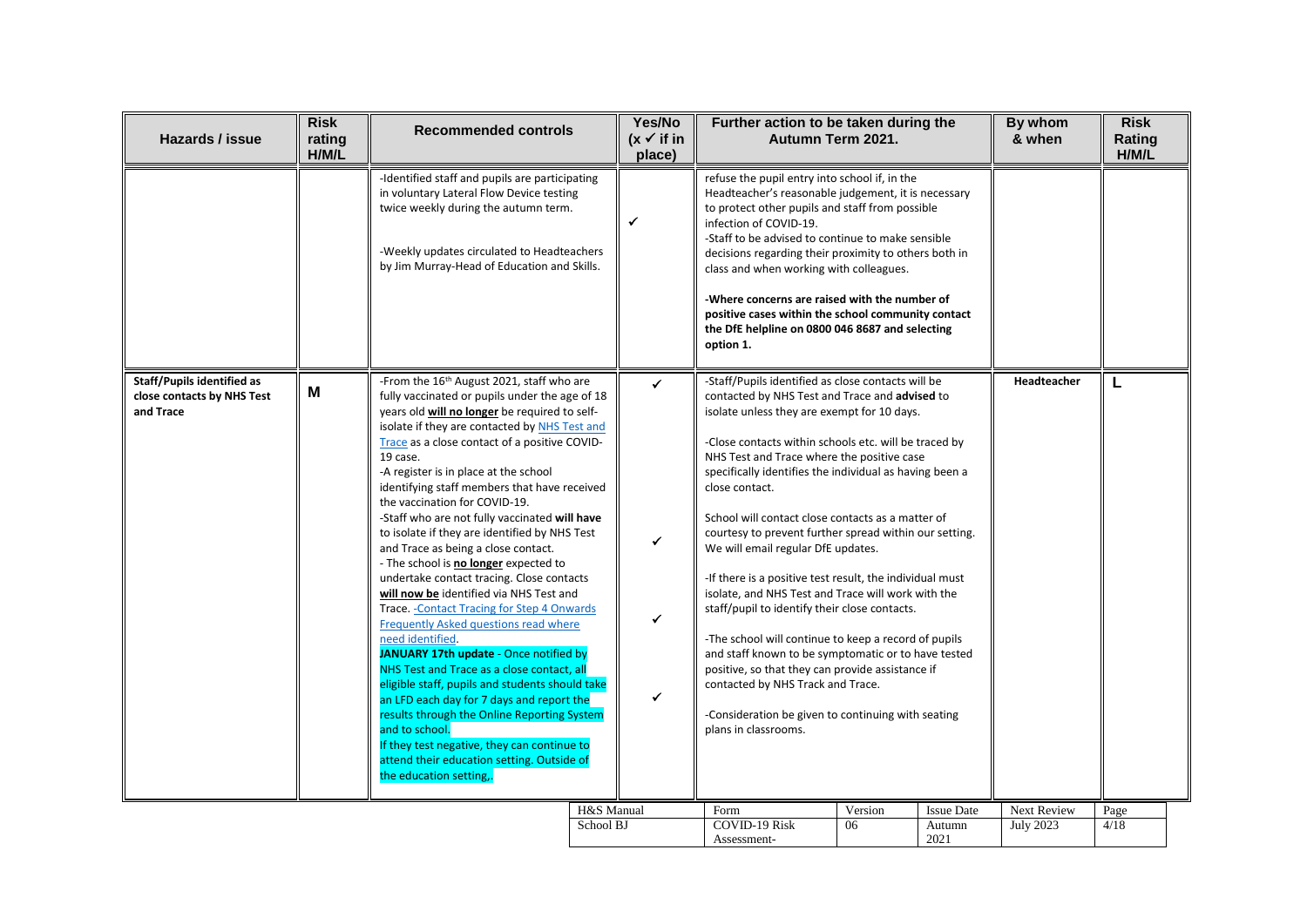| Hazards / issue                  | <b>Risk</b><br>rating<br>H/M/L | <b>Recommended controls</b>                                                                                                                                                                                                                                                                                                                                                                                                                                                                                                                                                                                                                                                                     | Yes/No<br>$(x \checkmark)$ if in<br>place) | Further action to be taken during the<br>Autumn Term 2021.                                                                                                                                                                                                  | By whom<br>& when | <b>Risk</b><br>Rating<br>H/M/L |
|----------------------------------|--------------------------------|-------------------------------------------------------------------------------------------------------------------------------------------------------------------------------------------------------------------------------------------------------------------------------------------------------------------------------------------------------------------------------------------------------------------------------------------------------------------------------------------------------------------------------------------------------------------------------------------------------------------------------------------------------------------------------------------------|--------------------------------------------|-------------------------------------------------------------------------------------------------------------------------------------------------------------------------------------------------------------------------------------------------------------|-------------------|--------------------------------|
|                                  |                                | If they test positive, <b>Confirmatory PCR tests</b><br>are not required<br>they should self-isolate they must self-<br>isolate for 10 days. Although there is now an<br>option to reduce the isolation period to 5 full<br>days if a negative lateral flow test is obtained<br>on the morning of day 5 and day 6 and<br>THERE IS NO TEMPERATURE.<br>ALL RESULTS MUST BE SHARED VIA THE<br><b>ONLINE REPORTING SYSTEM AND THE</b><br><b>SCHOOL EMAIL.</b><br>YOU MUST CONTINUE TO ISOLATE IF LFT IS<br>POSITIVE AS 2 NEGATIVE LATERAL FLOW<br>TESTS MUST BE OBTAINED AT LEAST 24<br>HOURS APART ON CONSECUTIVE DAYS TO<br><b>END THE ISOLATION PERIOD BEFORE THE</b><br>SPECIFIED 10 DAY LIMIT. |                                            |                                                                                                                                                                                                                                                             |                   |                                |
|                                  |                                |                                                                                                                                                                                                                                                                                                                                                                                                                                                                                                                                                                                                                                                                                                 |                                            | 2) Lateral Flow Device (LFD) Asymptomatic Testing Site (ATS) testing in schools and LFD testing at home.                                                                                                                                                    |                   |                                |
| <b>Home Asymptomatic Testing</b> | М                              | -The school have provided Staff, Parent and<br>Carers with an e-mail address/contact details<br>to report a positive LFD/PCR test in and out<br>of school hours. The e-mail address and<br>contact details are monitored on at least a<br>daily basis.<br>-The school are following;<br>Primary schools, school-based nurseries and<br>maintained nursery schools.<br>Testing for secondary schools and FE<br>colleges.<br>SEND and specialist settings.<br>-Staff advised to continue twice weekly<br>testing                                                                                                                                                                                  |                                            | - Continue to advise Staff, Parents and Carers to report<br>LFD Test results reported via - Report a COVID-19 rapid<br>lateral flow test result.<br>-Parents/Carers of Primary aged pupils will be updated<br>on current DfE guidance regarding LFT testing | Headteacher       |                                |

| H&S Manual | Form          | Version | <b>Issue Date</b> | Next Review      | Page |
|------------|---------------|---------|-------------------|------------------|------|
| School BJ  | COVID-19 Risk | 06      | Autumn            | <b>July 2023</b> | 5/18 |
|            | Assessment-   |         | 2021              |                  |      |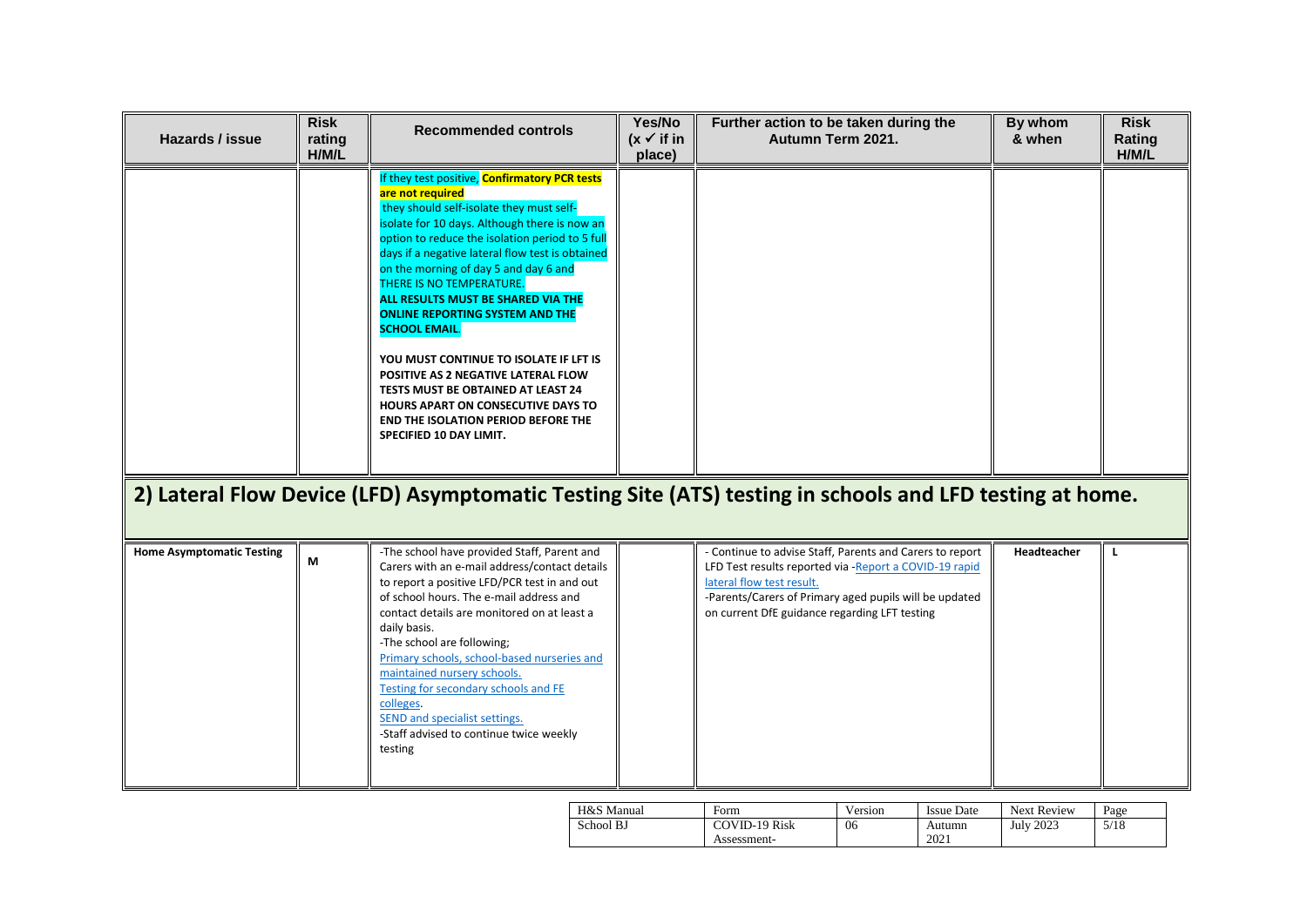| Hazards / issue                                       | <b>Risk</b><br>rating<br>H/M/L | <b>Recommended controls</b>                                                                                                                                                                                                                                                                                                                                                       | Yes/No<br>$(x \checkmark)$ if in<br>place) | Further action to be taken during the<br>Autumn Term 2021.                                                                                                                                                                                                                                                                                                                                                                                                                                                                                                                                                                                                                                | By whom<br>& when  | <b>Risk</b><br>Rating<br>H/M/L |
|-------------------------------------------------------|--------------------------------|-----------------------------------------------------------------------------------------------------------------------------------------------------------------------------------------------------------------------------------------------------------------------------------------------------------------------------------------------------------------------------------|--------------------------------------------|-------------------------------------------------------------------------------------------------------------------------------------------------------------------------------------------------------------------------------------------------------------------------------------------------------------------------------------------------------------------------------------------------------------------------------------------------------------------------------------------------------------------------------------------------------------------------------------------------------------------------------------------------------------------------------------------|--------------------|--------------------------------|
|                                                       |                                | -Primary School age pupils presenting with<br>symptoms of COVID-19 should have a PCR<br>test<br>-Staff continuing to undertake twice weekly<br>home tests whenever they are on site until<br>the until further advice is received<br>-Staff, Parents and Carers advised to report<br>LFD Test results reported via -Report a<br>COVID-19 rapid lateral flow test result.          |                                            |                                                                                                                                                                                                                                                                                                                                                                                                                                                                                                                                                                                                                                                                                           |                    |                                |
| <b>Home Positive</b><br><b>LFD/PCR test</b><br>result | H                              | -Staff and Parents/Carers advised to report<br>the outcome of their LFD/PCR tests results to<br>the school via the previously agreed route.<br>-Staff, and parent/carers are aware to report<br>the LFD/PCR test results via the NHS Online<br>reporting system for both negative, void, and<br>positive test results.                                                            | ✓<br>$\checkmark$                          | -Parents/Carers reminded to report the results of the<br>PCR test via the school e-mail address/contact details<br>provided by the school. The e-mail address/contact<br>details are monitored by the school on at least a daily<br>basis.<br>-Staff, and parent/carers are to be reminded to report<br>the test result via the NHS Online Test and Trace<br>reporting system for both negative, void, and positive<br>test results.<br>-- If the LFT/PCR test is negative the staff/pupil can<br>return to school.<br>-Where a positive case is identified NHS Test & Trace<br>will contact those who test positive - or their parent<br>or legal guardian - to identify close contacts. | Headteacher        | L                              |
| COVID-19<br><b>Outbreak</b>                           | H                              | -DCC Public Health Team are monitoring all<br>positive cases reported in the County. Where<br>an increase in cases occurs, DCC H&S Team<br>may be contacted to offer support to<br>identified schools.<br>If the school identifies 5 children, pupils,<br>students or staff, who are likely to have<br>mixed closely*, test positive for COVID-19<br>within a 10-day period<br>Or | ✓                                          | -DCC Public Health Team have provided a template<br>COVID-19 Outbreak management plan that is to be<br>completed by the Headteacher.<br>-The school may be contacted, by the local health<br>protection teams in response to a local outbreak.<br>-Where an outbreak is identified It may be necessary<br>to reintroduce face coverings for staff and pupils when<br>in classrooms and moving around the school site.<br>-Where an outbreak is identified it may be necessary<br>to reintroduce class bubbles and restrict movement<br>around the building.                                                                                                                               | <b>Headteacher</b> | L                              |

| H&S Manual | Form                 | Version | Issue Date | <b>Next Review</b> | Page |
|------------|----------------------|---------|------------|--------------------|------|
| School BJ  | <b>COVID-19 Risk</b> | 06      | Autumn     | <b>July 2023</b>   | 6/18 |
|            | Assessment-          |         | 2021       |                    |      |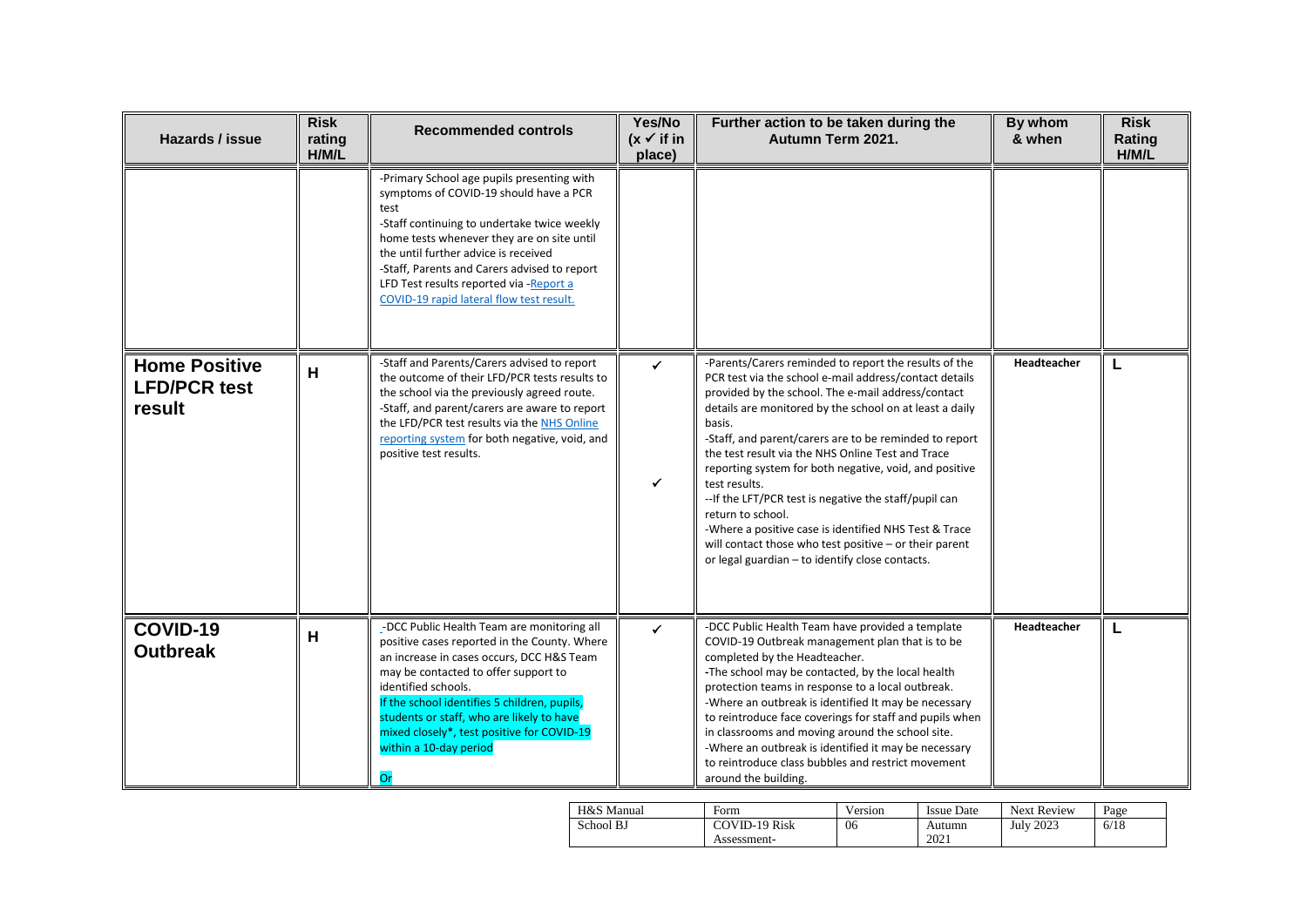| Hazards / issue                               | <b>Risk</b><br>rating<br>H/M/L | <b>Recommended controls</b>                                                                                                                                                                                                                                                                                                                                                                                                                                                                                                                                                                                                                                        | Yes/No<br>$(x \vee$ if in<br>place) | Further action to be taken during the<br>Autumn Term 2021.                                                                                                                                                                                                                                                                                                                                                                                                                                                                                                                                                                                                                                                          |               |                                     | By whom<br>& when               | <b>Risk</b><br>Rating<br>H/M/L |
|-----------------------------------------------|--------------------------------|--------------------------------------------------------------------------------------------------------------------------------------------------------------------------------------------------------------------------------------------------------------------------------------------------------------------------------------------------------------------------------------------------------------------------------------------------------------------------------------------------------------------------------------------------------------------------------------------------------------------------------------------------------------------|-------------------------------------|---------------------------------------------------------------------------------------------------------------------------------------------------------------------------------------------------------------------------------------------------------------------------------------------------------------------------------------------------------------------------------------------------------------------------------------------------------------------------------------------------------------------------------------------------------------------------------------------------------------------------------------------------------------------------------------------------------------------|---------------|-------------------------------------|---------------------------------|--------------------------------|
|                                               |                                | 10% of children, pupils, students or staff who<br>are likely to have mixed closely* test positive<br>for COVID-19 within a 10-day period<br>Or<br>If any case of COVID-19 in school has<br>resulted in that person being hospitalised<br>*in the same cohort, for example class/year<br>group/activity group/friendship group/home<br>to school transport<br>the school will contact the dedicated DfE<br>advice service on 0800 046 8687, who will<br>escalate it to the local health protection<br>team if necessary and may advise the school<br>to implement its outbreak management plan<br>and<br>Contingency framework: education and<br>childcare settings |                                     | -Where concerns are raised with the number of<br>positive cases within the school community contact<br>the DfE helpline on 0800 046 8687 and selecting<br>option 1.                                                                                                                                                                                                                                                                                                                                                                                                                                                                                                                                                 |               |                                     |                                 |                                |
| 3) Day to day infection control.              |                                |                                                                                                                                                                                                                                                                                                                                                                                                                                                                                                                                                                                                                                                                    |                                     |                                                                                                                                                                                                                                                                                                                                                                                                                                                                                                                                                                                                                                                                                                                     |               |                                     |                                 |                                |
| <b>Infection Control within the</b><br>school | H                              | -Staff and pupils who experience COVID-19<br>symptoms or have a positive LFD test whilst<br>at school are sent home as soon as possible<br>and advised to arrange to have a PCR test. -<br>Parents/Carers are contacted to collect<br>pupils from the school site.<br>-Pupils who experience COVID-19 symptoms<br>are to be collected from school as soon as<br>possible. They are kept 2m apart from all<br>other pupils and staff whilst on site, where<br>possible.<br>-If a pupil needs direct personal care until<br>they can return home, staff wear gloves, an<br>apron, and a face mask. Eye protection                                                    | ✓<br>✔<br>✔                         | -Staff to be advised to continue to make sensible<br>decisions regarding their proximity to others both in<br>class and when working with colleagues.<br>-Staff and pupils should avoid using public transport<br>and, wherever possible, be collected by a member of<br>their family or household.<br>--Staff members well being assessed as to whether<br>they are fit enough to make their own way home.<br>Where need identified, next of kin to be contacted.<br>-Close contacts are now identified via NHS Test and<br>Trace, schools are no longer required to undertake<br>contact tracing.<br>-School will send out notification to families pre-<br>emptively in order to provide early notice wherever a |               |                                     | Headteacher                     | М                              |
|                                               |                                | H&S Manual<br>School BJ                                                                                                                                                                                                                                                                                                                                                                                                                                                                                                                                                                                                                                            |                                     | Form<br><b>COVID-19 Risk</b><br>Assessment-                                                                                                                                                                                                                                                                                                                                                                                                                                                                                                                                                                                                                                                                         | Version<br>06 | <b>Issue Date</b><br>Autumn<br>2021 | Next Review<br><b>July 2023</b> | Page<br>7/18                   |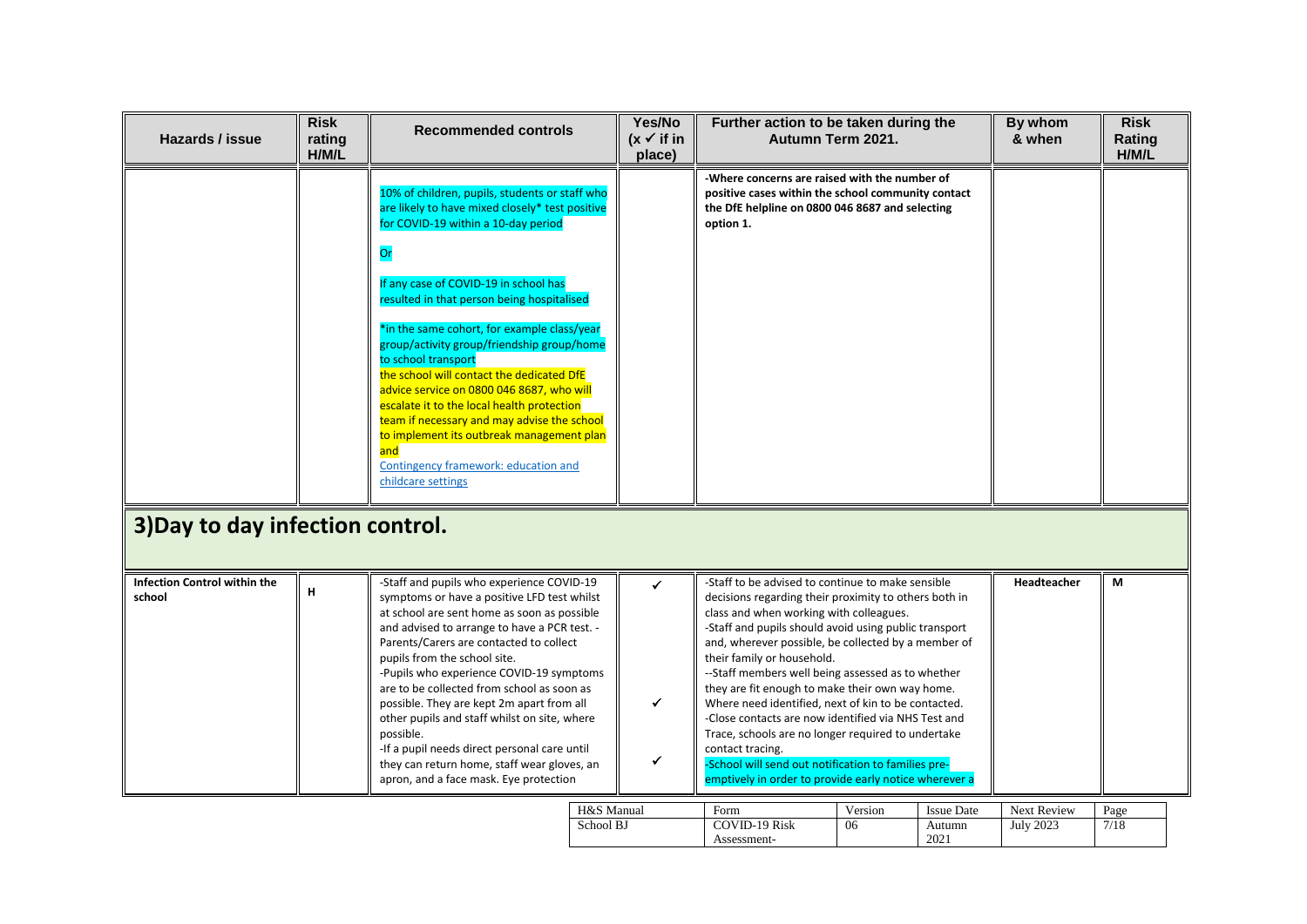| Hazards / issue                                 | <b>Risk</b><br>rating<br>H/M/L | <b>Recommended controls</b>                                                                                                                                                                                                                                                                                                                                                                                                                                                                                                                                                                                                                                                                                               | Yes/No<br>$(x \vee$ if in<br>place) | Further action to be taken during the<br>Autumn Term 2021.                                                                                                                                                                                                                                                                                                                                                                                                                                                                                                                                                                                                                                                                                                                                                                                                                                                                                                          | By whom<br>& when | <b>Risk</b><br>Rating<br>H/M/L |
|-------------------------------------------------|--------------------------------|---------------------------------------------------------------------------------------------------------------------------------------------------------------------------------------------------------------------------------------------------------------------------------------------------------------------------------------------------------------------------------------------------------------------------------------------------------------------------------------------------------------------------------------------------------------------------------------------------------------------------------------------------------------------------------------------------------------------------|-------------------------------------|---------------------------------------------------------------------------------------------------------------------------------------------------------------------------------------------------------------------------------------------------------------------------------------------------------------------------------------------------------------------------------------------------------------------------------------------------------------------------------------------------------------------------------------------------------------------------------------------------------------------------------------------------------------------------------------------------------------------------------------------------------------------------------------------------------------------------------------------------------------------------------------------------------------------------------------------------------------------|-------------------|--------------------------------|
|                                                 |                                | should also be worn if deemed risk from<br>coughing/spitting/vomiting.<br>-Anyone who comes into close contact with<br>someone with COVID symptoms must wash<br>their hands. They do not need to isolate or<br>get a test unless they develop symptoms<br>themselves.<br>-Staff/ pupils who test positive for COVID 19<br>should self-isolate for 10 days.<br>-Close contacts should take a PCR test but do<br>not need to isolate; they can continue to<br>attend the school setting whilst they are<br>waiting for their results (unless they develop<br>symptoms).<br>- Infection Control Risk assessment in place<br>to manage other biological hazards within<br>the school community.<br>-Spillage policy in place. | ✓<br>✔<br>✓                         | positive case is identified and pupils/staff are deemed<br>close contacts<br>This is as we are a small school and feel that early<br>notice may go some way in further reducing the risk to<br>staff/pupils and the wider community as a whole<br><b>Restrictions have been imposed since Autumn half</b><br>term:<br>No person(s) coming into school<br>Key Stages have separate playtimes<br>Key stages have separate lunches<br>No more than 4 adults in the staffroom<br>Only essential personnel allowed to visit school<br>(for pupil welfare and/or educational purposes)<br>All visitors wearing face coverings<br>All staff wearing face coverings in communal<br>areas<br><b>Educational visits have been</b><br>cancelled/postponed until further notice unless<br>there are exceptional circumstances & parents<br>have consented<br>Have Liturgical prayer/assemblies remotely<br>We reserve the right to:<br>reintroduce staggered start/finish times |                   |                                |
| Social Distancing within the<br>school building | н                              | -All occupied areas within the school will be<br>ventilated throughout the school day.<br>-Good hand and respiratory hygiene<br>demonstrated when moving about the<br>building.<br>-Pupils are supervised when moving about<br>the building.                                                                                                                                                                                                                                                                                                                                                                                                                                                                              | $\checkmark$<br>$\checkmark$        | -Although social distancing is no longer a legal<br>requirement for staff and pupils, Headteachers still<br>have a legal duty to ensure the health and safety of<br>their staff and pupils.<br>-Measures previously put in place (e.g., one-way<br>systems/dedicated access/egress points into the<br>building) to ease congestion when staff and pupils are<br>entering/exiting and moving about the building can<br>still continue.<br>-Consideration be given to phasing in school activities<br>where year groups and staff will interact during the<br>start of the school term.                                                                                                                                                                                                                                                                                                                                                                               | Headteacher       | L                              |

| H&S Manual | Form                 | Version | Issue Date | <b>Next Review</b> | Page |
|------------|----------------------|---------|------------|--------------------|------|
| School BJ  | <b>COVID-19 Risk</b> | 06      | Autumn     | <b>July 2023</b>   | 8/18 |
|            | Assessment-          |         | 2021       |                    |      |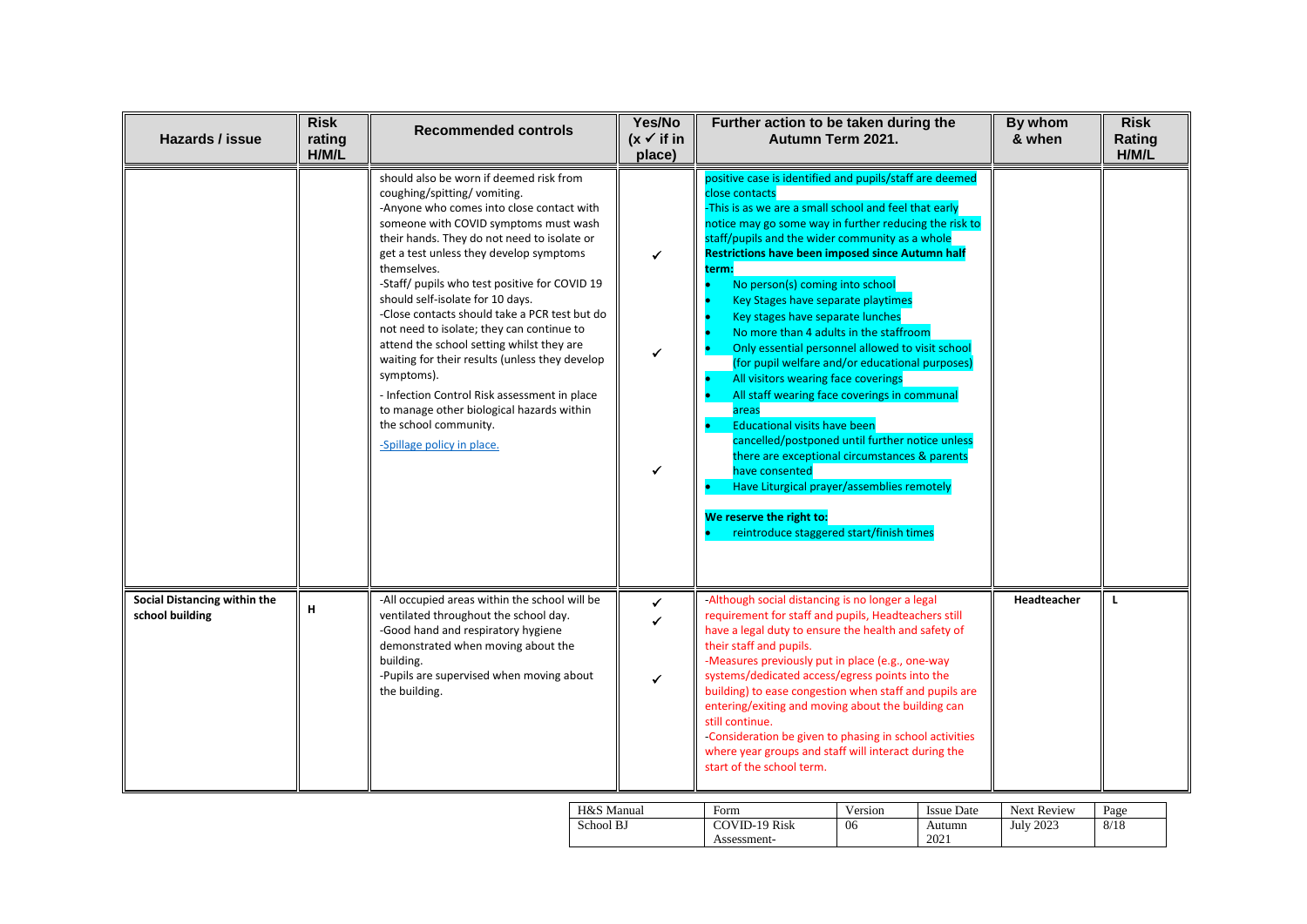| Hazards / issue                        | <b>Risk</b><br>rating<br>H/M/L | <b>Recommended controls</b>                                                                                                                                                                                                                                                                                                                                                                                                                                                                                                                                                                                                                                                                                                                                                                                                                                                                                                                                                                                                                                                                                                                                                    | Yes/No<br>$(x \vee$ if in<br>place) | Further action to be taken during the<br>Autumn Term 2021.                                                                                                                                                                                                                                                                                                                                                                                                                                                                                                                                                                                                                                                  | By whom<br>& when | <b>Risk</b><br>Rating<br>H/M/L |
|----------------------------------------|--------------------------------|--------------------------------------------------------------------------------------------------------------------------------------------------------------------------------------------------------------------------------------------------------------------------------------------------------------------------------------------------------------------------------------------------------------------------------------------------------------------------------------------------------------------------------------------------------------------------------------------------------------------------------------------------------------------------------------------------------------------------------------------------------------------------------------------------------------------------------------------------------------------------------------------------------------------------------------------------------------------------------------------------------------------------------------------------------------------------------------------------------------------------------------------------------------------------------|-------------------------------------|-------------------------------------------------------------------------------------------------------------------------------------------------------------------------------------------------------------------------------------------------------------------------------------------------------------------------------------------------------------------------------------------------------------------------------------------------------------------------------------------------------------------------------------------------------------------------------------------------------------------------------------------------------------------------------------------------------------|-------------------|--------------------------------|
|                                        |                                |                                                                                                                                                                                                                                                                                                                                                                                                                                                                                                                                                                                                                                                                                                                                                                                                                                                                                                                                                                                                                                                                                                                                                                                |                                     | -Staff are to be advised to continue to make sensible<br>decisions regarding their proximity to others both in<br>class and with colleagues.                                                                                                                                                                                                                                                                                                                                                                                                                                                                                                                                                                |                   |                                |
|                                        |                                | 4) Maintaining Hand and Respiratory Hygiene.                                                                                                                                                                                                                                                                                                                                                                                                                                                                                                                                                                                                                                                                                                                                                                                                                                                                                                                                                                                                                                                                                                                                   |                                     |                                                                                                                                                                                                                                                                                                                                                                                                                                                                                                                                                                                                                                                                                                             |                   |                                |
| <b>Hand and Respiratory</b><br>Hygiene | н                              | -Handwashing/application of hand sanitiser<br>embedded in the daily routines of the<br>school.<br>-Supplies of hand sanitiser (60-70% alcohol)<br>available at entrance points and where there<br>are no handwashing facilities around the<br>school site<br>(Supplies regularly monitored & maintained).<br>-Support is provided to pupils who are<br>unable to clean their hands independently,<br>especially where hand sanitiser is used, to<br>prevent hazards such as ingestion<br>-Staff and Pupils wash their hands or apply<br>hand sanitiser (60-70% alcohol);<br>- When they arrive at the school<br>- When they return from break periods<br>- When they change rooms<br>- Before and after eating<br>-Following interventions<br>-Hand, cleaning, and respiratory stations<br>remain within communal and classroom<br>environments.<br>-Sufficient handwashing facilities are<br>available around the school --Soap hand<br>towels and hand dryers readily available.<br>-Handwashing, and hand sanitiser posters<br>located in Staff and Pupil toilet areas and<br>around the school site.<br>-The school are utilising The e-Bug COVID-19<br>website resources. | ✔                                   | -Handwashing guidance and<br>Handwashing Video to be shared with staff so that<br>pupils can be reminded how to wash their<br>hands/apply sanitiser.<br>Happy Tap handwashing stations to be available in<br>each classroom/school yard - to avoid congestion in<br>toilet areas during busy periods of the day.<br>Additional hand sanitiser to be purchased.<br>No hand dryers to be enabled in the toilets to mitigate<br>the potential spread of the virus.<br>Hand washing will remain a high priority during school<br>times and regularly revisited with all pupils by staff<br>within school.<br>Tissues will be available in all<br>classrooms/office/communal areas and bins emptied<br>regularly | Headteacher       | M                              |

| H&S Manual | Form                 | Version | <b>Issue Date</b> | <b>Next Review</b> | Page |
|------------|----------------------|---------|-------------------|--------------------|------|
| School BJ  | <b>COVID-19 Risk</b> | 06      | Autumn            | <b>July 2023</b>   | 9/18 |
|            | Assessment-          |         | 2021              |                    |      |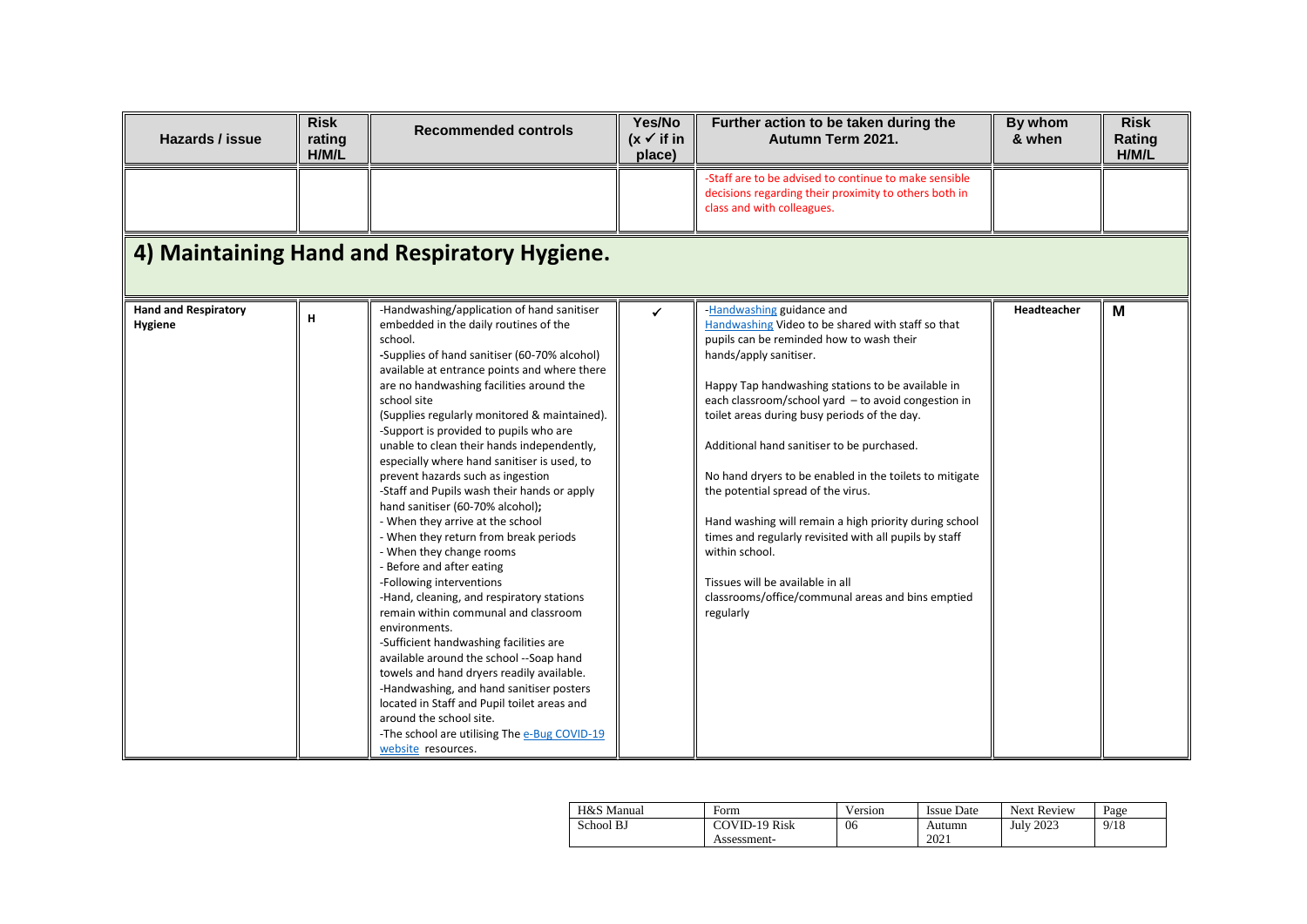| Hazards / issue                                                                 | <b>Risk</b><br>rating<br>H/M/L | <b>Recommended controls</b>                                                                                                                                                                                                                                                                                                                                                                                                                                                                 |            | Yes/No<br>$(x \checkmark)$ if in<br>place) | Further action to be taken during the<br>Autumn Term 2021.                                                                                                                                                                                                                                                                                                                                                          |         |                   | By whom<br>& when | <b>Risk</b><br>Rating<br>H/M/L |
|---------------------------------------------------------------------------------|--------------------------------|---------------------------------------------------------------------------------------------------------------------------------------------------------------------------------------------------------------------------------------------------------------------------------------------------------------------------------------------------------------------------------------------------------------------------------------------------------------------------------------------|------------|--------------------------------------------|---------------------------------------------------------------------------------------------------------------------------------------------------------------------------------------------------------------------------------------------------------------------------------------------------------------------------------------------------------------------------------------------------------------------|---------|-------------------|-------------------|--------------------------------|
| <b>Face Coverings</b>                                                           | н                              | In-line with government guidance - face<br>coverings will be worn by all<br>personnel/visitors in communal areas of<br>school and when walking around the school<br>site<br>Only those deemed exempt will not have to<br>wear them<br>Children will not be required to wear face<br>coverings                                                                                                                                                                                               |            |                                            |                                                                                                                                                                                                                                                                                                                                                                                                                     |         |                   | Headteacher       | М                              |
| <b>Use of Personal Protective</b><br><b>Equipment when supporting</b><br>pupils | н                              | -First aid risk assessment in place.<br>-First aid/medication activities carried out in<br>a well-ventilated area at all times.<br>-Supply of PPE readily available;<br>gloves/aprons/face coverings.<br>-EHCP's in place for identified pupils.<br>-Staff performing Aerosol Generating<br>Procedures, (AGPs) in the school follow<br>Public Health England's personal protective<br>equipment (PPE) guidance on AGP's and<br>wear the correct PPE which is:<br>-gloves<br>-eye protection |            | ✓<br>✓<br>✔                                | -Staff should wear face coverings when providing first<br>aid/medication/personal care support unless deemed<br>exempt<br>PPE equipment is readily available in the staffroom<br>and located at 2 other key areas in school (All access<br>toilet & girls toilet) to enable access as and when<br>needed.                                                                                                           |         |                   | Headteacher       | М                              |
|                                                                                 |                                | 5) Ventilation around the school site and on public/dedicated transport                                                                                                                                                                                                                                                                                                                                                                                                                     |            |                                            |                                                                                                                                                                                                                                                                                                                                                                                                                     |         |                   |                   |                                |
| <b>Poor Ventilation</b>                                                         | н                              | -Windows/doors around the school building<br>are opened prior to the start of the school<br>day.<br>-Ventilation is achieved by opening windows,<br>classroom doors and vents.<br>-Unoccupied spaces such as dining halls,<br>studios and sports halls windows and doors                                                                                                                                                                                                                    |            | ✔<br>✔                                     | -Continually remind staff that Office, Classroom doors<br>and windows to be wide open when the room is not<br>occupied.<br>-The school are to identify rooms that don't have<br>natural ventilation/vents or mechanical ventilation<br>and review whether alternative workspaces can be<br>utilised.<br>-Where a room is in use and there are no means of<br>ventilation ensure that the door is open at all times. |         |                   | Headteacher       | L                              |
|                                                                                 |                                |                                                                                                                                                                                                                                                                                                                                                                                                                                                                                             | H&S Manual |                                            | Form                                                                                                                                                                                                                                                                                                                                                                                                                | Version | <b>Issue Date</b> | Next Review       | Page                           |
|                                                                                 |                                |                                                                                                                                                                                                                                                                                                                                                                                                                                                                                             | School BJ  |                                            | <b>COVID-19 Risk</b><br>Assessment-                                                                                                                                                                                                                                                                                                                                                                                 | 06      | Autumn<br>2021    | <b>July 2023</b>  | 10/18                          |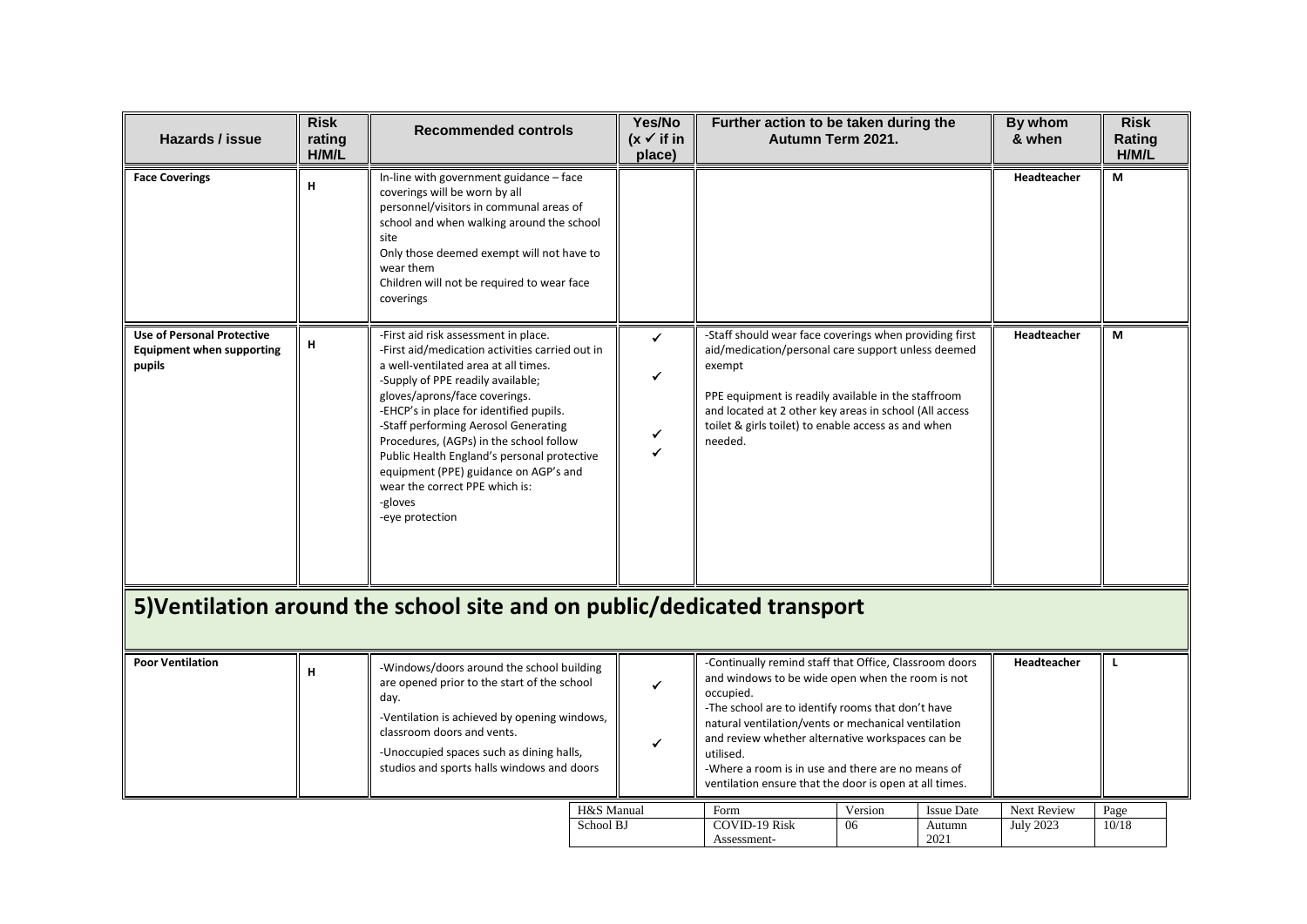| Hazards / issue | <b>Risk</b><br>rating<br>H/M/L | <b>Recommended controls</b>                                                                                                                                                                                                                                                                                                                                                                                                                                                                                                                                                                                                                                                                                                                                                                                                                                                                                                                                                                                                                                                                                                                      | Yes/No<br>$(x \vee$ if in<br>place) | Further action to be taken during the<br>Autumn Term 2021.                                                                                                                                                                                                                                                                                                                                                                                                                                                            | By whom<br>& when | <b>Risk</b><br>Rating<br>H/M/L |
|-----------------|--------------------------------|--------------------------------------------------------------------------------------------------------------------------------------------------------------------------------------------------------------------------------------------------------------------------------------------------------------------------------------------------------------------------------------------------------------------------------------------------------------------------------------------------------------------------------------------------------------------------------------------------------------------------------------------------------------------------------------------------------------------------------------------------------------------------------------------------------------------------------------------------------------------------------------------------------------------------------------------------------------------------------------------------------------------------------------------------------------------------------------------------------------------------------------------------|-------------------------------------|-----------------------------------------------------------------------------------------------------------------------------------------------------------------------------------------------------------------------------------------------------------------------------------------------------------------------------------------------------------------------------------------------------------------------------------------------------------------------------------------------------------------------|-------------------|--------------------------------|
|                 |                                | are open all day to allow a through put of air<br>around the building.<br>-Classrooms, offices, kitchens, and corridor<br>areas etc. are well ventilated prior to the<br>start of the school day.<br>-During the Autumn Term windows are<br>opened just enough to provide constant<br>background ventilation.<br>-Where available high-level windows opened<br>in preference to low level windows to reduce<br>draughts.<br>-Windows are opened fully during break and<br>lunchtime<br>periods to purge the air in classroom areas.<br>-Internal doors opened to assist with<br>creating a throughput of air.<br>-Where need identified external doors<br>opened where safe to do so.<br>-Where fresh air is not available, then<br>systems should be operated as normal (as<br>long as they are within a single room and<br>supplemented by an outdoor air supply).<br>-Mechanical ventilation tested and inspected<br>as per manufacturer's instructions.<br>-The HSE guidance and CIBSE COVID-19<br>guidance for ventilation followed.<br>Carbon dioxide monitors in each classroom<br>to enable levels of carbon dioxide to be<br>monitored. | x<br>✓<br>$\checkmark$              | -Where concerns are raised regarding lack of<br>ventilation consideration given to purchasing/hiring<br>air conditioning units.<br>-Where need identified staff and pupils advised to<br>wear additional clothing during the autumn term.<br>NB: The school hall cannot remain OPEN due to the<br>location of the exits which would breach H&S rules -<br>as they lead directly out on to grounds that are not<br>secured by the school perimeter fence. The air<br>circulation system is left on throughout the day. |                   |                                |
|                 |                                | 6) Cleaning carried out on the school site                                                                                                                                                                                                                                                                                                                                                                                                                                                                                                                                                                                                                                                                                                                                                                                                                                                                                                                                                                                                                                                                                                       |                                     |                                                                                                                                                                                                                                                                                                                                                                                                                                                                                                                       |                   |                                |

| H&S Manual | Form                 | Version | <b>Issue Date</b> | <b>Next Review</b> | Page |
|------------|----------------------|---------|-------------------|--------------------|------|
| School BJ  | <b>COVID-19 Risk</b> | 06      | Autumn            | <b>July 2023</b>   | 1/18 |
|            | Assessment-          |         | 2021              |                    |      |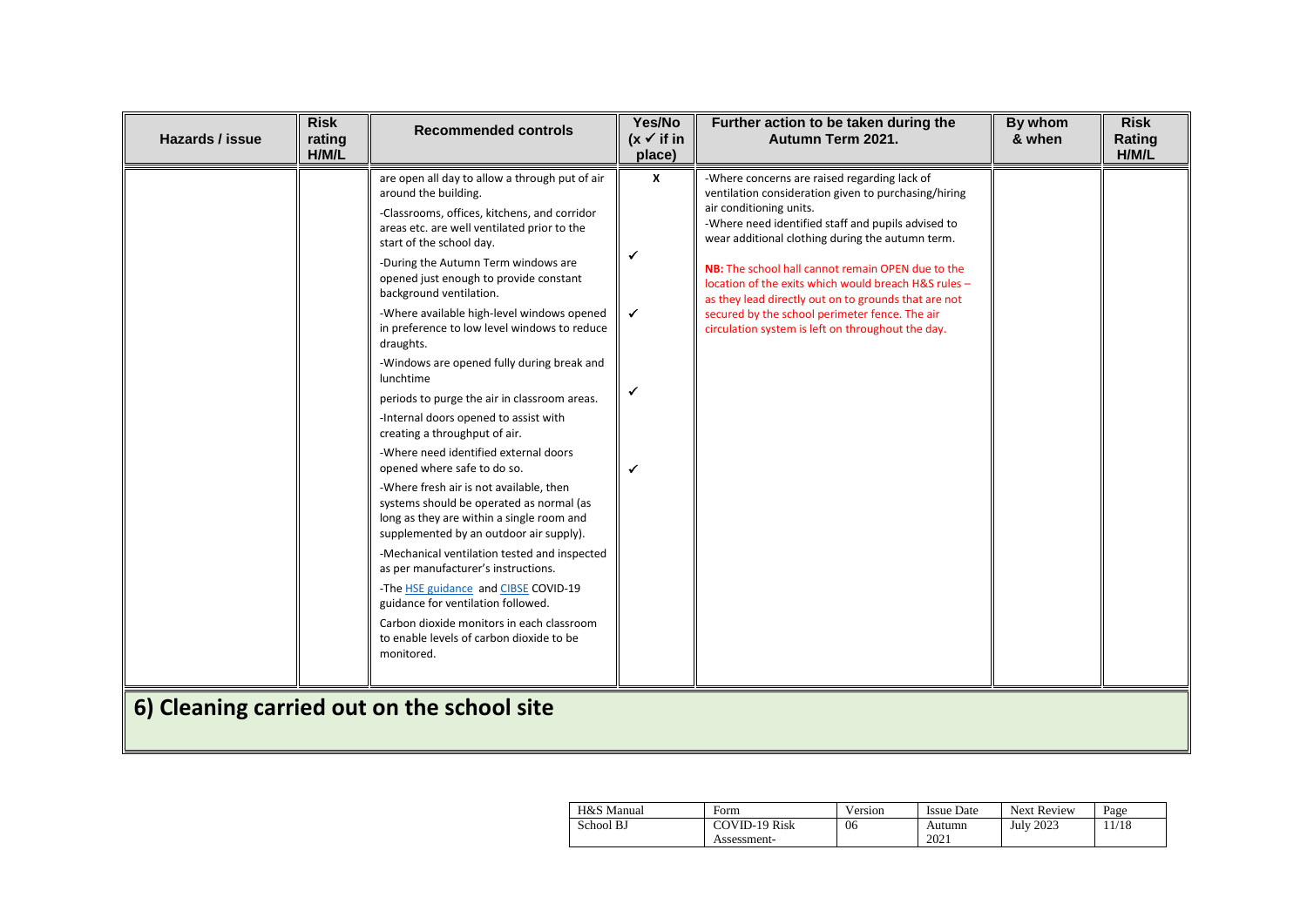| Hazards / issue                         | <b>Risk</b><br>rating<br>H/M/L | <b>Recommended controls</b>                                                                                                                                                                                                                                                                                                                                                                                                                                                                                                                                                                                                                                                                                         | Yes/No<br>$(x \vee$ if in<br>place)           | Further action to be taken during the<br>Autumn Term 2021.                                                                                                                                                                                                                                                                                                                                                                                              | By whom<br>& when                               | <b>Risk</b><br>Rating<br>H/M/L |
|-----------------------------------------|--------------------------------|---------------------------------------------------------------------------------------------------------------------------------------------------------------------------------------------------------------------------------------------------------------------------------------------------------------------------------------------------------------------------------------------------------------------------------------------------------------------------------------------------------------------------------------------------------------------------------------------------------------------------------------------------------------------------------------------------------------------|-----------------------------------------------|---------------------------------------------------------------------------------------------------------------------------------------------------------------------------------------------------------------------------------------------------------------------------------------------------------------------------------------------------------------------------------------------------------------------------------------------------------|-------------------------------------------------|--------------------------------|
| Use and storage of cleaning<br>products | M                              | -Hand, respiratory, cleaning stations located<br>around the school site.<br>-Staff read the labels of<br>chemicals/substances used to clean surfaces<br>prior to use.<br>-Full Stock check completed in the Summer<br>Term regarding available resources /stock<br>currently held.<br>- COSHH and MSDS sheet held for the<br>chemical used and shared with staff carrying<br>out cleaning activities.<br>-Stocks replenished where need identified.<br>-Cleaning products stored away from pupils<br>in the classroom environment.<br>-Cleaning products stored in designated<br>secure areas around the school site.<br>-All cleaning products clearly labelled and<br>used as directed.<br>-Appropriate PPE worn. | ✓<br>$\checkmark$<br>✔<br>✔<br>✔              | Stocks of cleaning equipment and sanitisers etc have<br>been checked and replenished where necessary.<br>These will continue to be topped up as and when<br>required until further guidance is received.                                                                                                                                                                                                                                                | Headteacher<br>Caretaker                        | п.                             |
| Cleaning schedule on the<br>school site | н                              | - COVID-19: cleaning non-healthcare settings<br>outside the home. guidance followed.<br>-Enhanced cleaning schedules put in place at<br>the beginning of the pandemic throughout<br>the school day will continue.<br>-Hand, cleaning, and respiratory stations<br>remain within communal and classroom<br>environments.<br>-Cleaning staff allocated specific areas to<br>clean within the school environment.<br>-Staff will continue to clean surfaces<br>frequently through the day in classrooms.<br>-Where able to pupils clean down work<br>surfaces prior to moving from one room to<br>another<br>-Where staff 'hot desk', work surfaces and<br>equipment cleaned after use.                                | $\checkmark$<br>$\checkmark$<br>✔<br>N/A<br>✔ | -Where need identified the cleaning, schedule is<br>reviewed, and additional cleaning carried out.<br>The enhanced cleaning regime will continue - focusing<br>on kay areas outlined and areas of heavy footfall.<br>Staff will continue to clean tables in their classrooms<br>as and when this is deemed necessary based upon the<br>activities undertaken within their specific classrooms<br>and on the needs of the children within their cohorts. | Headteacher<br>Caretaker<br><b>School staff</b> | L                              |

| H&S Manual | Form                 | Version | <b>Issue Date</b> | <b>Next Review</b> | Page  |
|------------|----------------------|---------|-------------------|--------------------|-------|
| School BJ  | <b>COVID-19 Risk</b> | 06      | Autumn            | <b>July 2023</b>   | 12/18 |
|            | Assessment-          |         | 2021              |                    |       |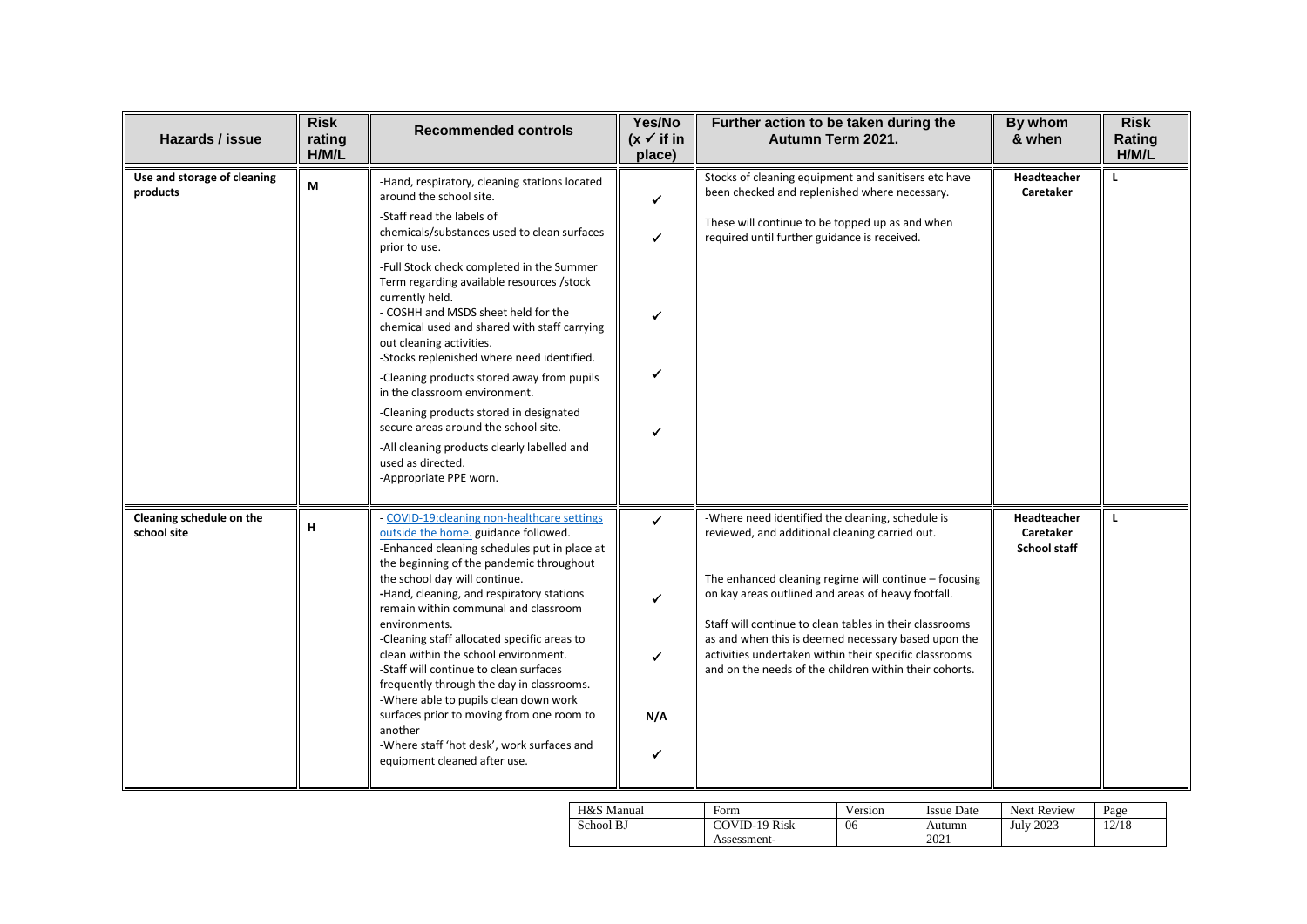| Hazards / issue            | <b>Risk</b><br>rating<br>H/M/L | <b>Recommended controls</b>                                                                                                                                                                                                                                                                                                                                                                                                                                                                                                                                                                                                                                                                                                                                                                                                                                                                                                                                                                                                                                                                                                                                                                                                                                       | Yes/No<br>$(x \checkmark)$ if in<br>place) | Further action to be taken during the       | Autumn Term 2021. |                                     | By whom<br>& when               | <b>Risk</b><br>Rating<br>H/M/L |
|----------------------------|--------------------------------|-------------------------------------------------------------------------------------------------------------------------------------------------------------------------------------------------------------------------------------------------------------------------------------------------------------------------------------------------------------------------------------------------------------------------------------------------------------------------------------------------------------------------------------------------------------------------------------------------------------------------------------------------------------------------------------------------------------------------------------------------------------------------------------------------------------------------------------------------------------------------------------------------------------------------------------------------------------------------------------------------------------------------------------------------------------------------------------------------------------------------------------------------------------------------------------------------------------------------------------------------------------------|--------------------------------------------|---------------------------------------------|-------------------|-------------------------------------|---------------------------------|--------------------------------|
|                            |                                | -Desks, tables, surfaces clear at the end of<br>each day to allow for cleaning of surfaces.<br>-A regular cleaning schedule is maintained.<br>This includes twice daily cleaning (using<br>standard detergent and disinfectant<br>products.) of all areas and equipment, with a<br>particular focus on frequently touched<br>surfaces:<br>-Work surfaces<br>-Toilets<br>-Door Handles/ Access Buttons<br>-Handrails<br>-Light switches<br>-Kitchen areas and associated equipment<br>-Water dispensers/ coolers<br>- Printers/ Photocopiers<br>-Shared resources<br>-Meeting rooms clearly identified if they<br>require cleaning after use.<br>-Office areas<br>-Reprographic areas<br>-Dining tables thoroughly cleaned with<br>detergent and disinfectant prior to each<br>sitting.<br>-Appropriately competent cleaning staff<br>employed at the school to undertake<br>cleaning tasks.<br>-Communal equipment including fridges and<br>kettles etc. wiped down following use.<br>- Cleaning staff will only be required to wear<br>the PPE that they would normally use when<br>undertaking cleaning activities<br>-Spillage policy in place.<br>-Minibuses and cars to be wiped down inside<br>after use.<br>-PE equipment to be wiped down between<br>uses |                                            |                                             |                   |                                     |                                 |                                |
| Waste from the school site | M                              | -External bin store in place<br>-Contractor SLA in place to remove waste<br>materials from the school site.                                                                                                                                                                                                                                                                                                                                                                                                                                                                                                                                                                                                                                                                                                                                                                                                                                                                                                                                                                                                                                                                                                                                                       | ✓                                          |                                             |                   |                                     | Caretaker                       | L                              |
|                            |                                | School BJ                                                                                                                                                                                                                                                                                                                                                                                                                                                                                                                                                                                                                                                                                                                                                                                                                                                                                                                                                                                                                                                                                                                                                                                                                                                         | H&S Manual                                 | Form<br><b>COVID-19 Risk</b><br>Assessment- | Version<br>06     | <b>Issue Date</b><br>Autumn<br>2021 | Next Review<br><b>July 2023</b> | Page<br>13/18                  |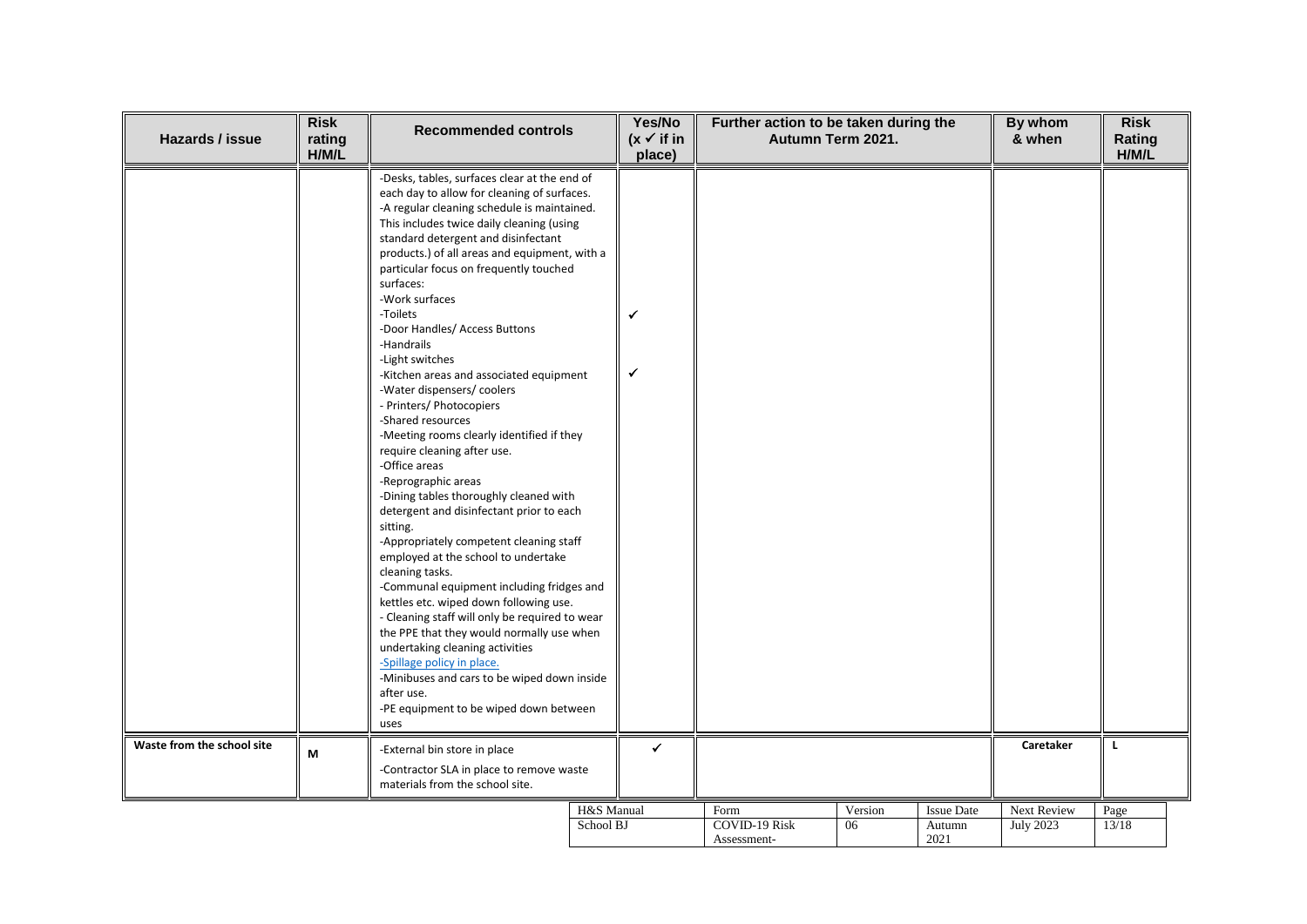| Hazards / issue               | <b>Risk</b><br>rating<br>H/M/L | <b>Recommended controls</b>                                                                                                                                                                                                                                                                                                                                                                                                                                                         | Yes/No<br>$(x \checkmark)$ if in<br>place) | Further action to be taken during the<br>Autumn Term 2021.                                                                                                                                                                                                                                                                                                                                                                                                                                                                                                                                                                                                                                                                                                                                                                                                 |               |                                     | By whom<br>& when               | <b>Risk</b><br>Rating<br>H/M/L |
|-------------------------------|--------------------------------|-------------------------------------------------------------------------------------------------------------------------------------------------------------------------------------------------------------------------------------------------------------------------------------------------------------------------------------------------------------------------------------------------------------------------------------------------------------------------------------|--------------------------------------------|------------------------------------------------------------------------------------------------------------------------------------------------------------------------------------------------------------------------------------------------------------------------------------------------------------------------------------------------------------------------------------------------------------------------------------------------------------------------------------------------------------------------------------------------------------------------------------------------------------------------------------------------------------------------------------------------------------------------------------------------------------------------------------------------------------------------------------------------------------|---------------|-------------------------------------|---------------------------------|--------------------------------|
|                               |                                | -Waste removed from the school building at<br>the end of each day and placed in the<br>designated bin store                                                                                                                                                                                                                                                                                                                                                                         | ✔                                          |                                                                                                                                                                                                                                                                                                                                                                                                                                                                                                                                                                                                                                                                                                                                                                                                                                                            |               |                                     |                                 |                                |
| <b>7) Pupil/Staff Anxiety</b> |                                |                                                                                                                                                                                                                                                                                                                                                                                                                                                                                     |                                            |                                                                                                                                                                                                                                                                                                                                                                                                                                                                                                                                                                                                                                                                                                                                                                                                                                                            |               |                                     |                                 |                                |
| <b>Staff Anxiety</b>          | M                              | -SLT ensure that staff members who have to<br>self-isolate are contacted each week or more<br>frequently where need identified.<br>-Staff workload monitored by the SLT.                                                                                                                                                                                                                                                                                                            | $\checkmark$<br>✓                          | -SLT to ensure that information is shared with staff in<br>a timely manner.<br>-Staff to raise concerns with the SLT as and when they<br>arise.<br>-Where need identified refer staff to DCC<br>Occupational Health.<br>-Continue to remind Staff members of the support<br>available from; Education Support provides a free<br>helpline for school staff and targeted support for<br>mental health and wellbeing and the Our Frontline:<br>Wellbeing toolkit for educators brings together a<br>range of resources and support for staff.<br>-The school will utilise sources of support to help<br>those experiencing emotions such as extra mental<br>health support for pupils and teachers.<br>-Staff to be advised to continue to make sensible<br>decisions regarding their proximity to others both in<br>class and when working with colleagues. |               |                                     | Headteacher<br><b>DHT</b>       | L                              |
| <b>Pupil Anxiety</b>          | M                              | -Safeguarding Policy in place and reviewed in<br>line with COVID-19.<br>- Mental Wellbeing continues to be part of<br>the curriculum for the Autumn 2021 Term.<br>-The school are working with agencies who<br>regularly support their pupils with social and<br>emotional support.<br>-Pastoral support readily available to pupils.<br>-Details of Family Wellbeing Co-ordinator to<br>be emailed to all parents so they can seek<br>additional support/advice if they require it | $\checkmark$<br>✓<br>✓                     | -Staff to raise concerns with their Delegated<br>Safeguarding Lead in the first instance.<br>School will continue to work closely with the mental<br>health support team, referring pupils where this is<br>deemed necessary.<br>-School will continue to work with Family Wellbeing<br>Coordinator referring pupils through dialogue/consent<br>from parents.                                                                                                                                                                                                                                                                                                                                                                                                                                                                                             |               |                                     | Headteacher<br><b>DHT</b>       | L                              |
|                               |                                |                                                                                                                                                                                                                                                                                                                                                                                                                                                                                     | H&S Manual<br>School BJ                    | Form<br><b>COVID-19 Risk</b><br>Assessment-                                                                                                                                                                                                                                                                                                                                                                                                                                                                                                                                                                                                                                                                                                                                                                                                                | Version<br>06 | <b>Issue Date</b><br>Autumn<br>2021 | Next Review<br><b>July 2023</b> | Page<br>14/18                  |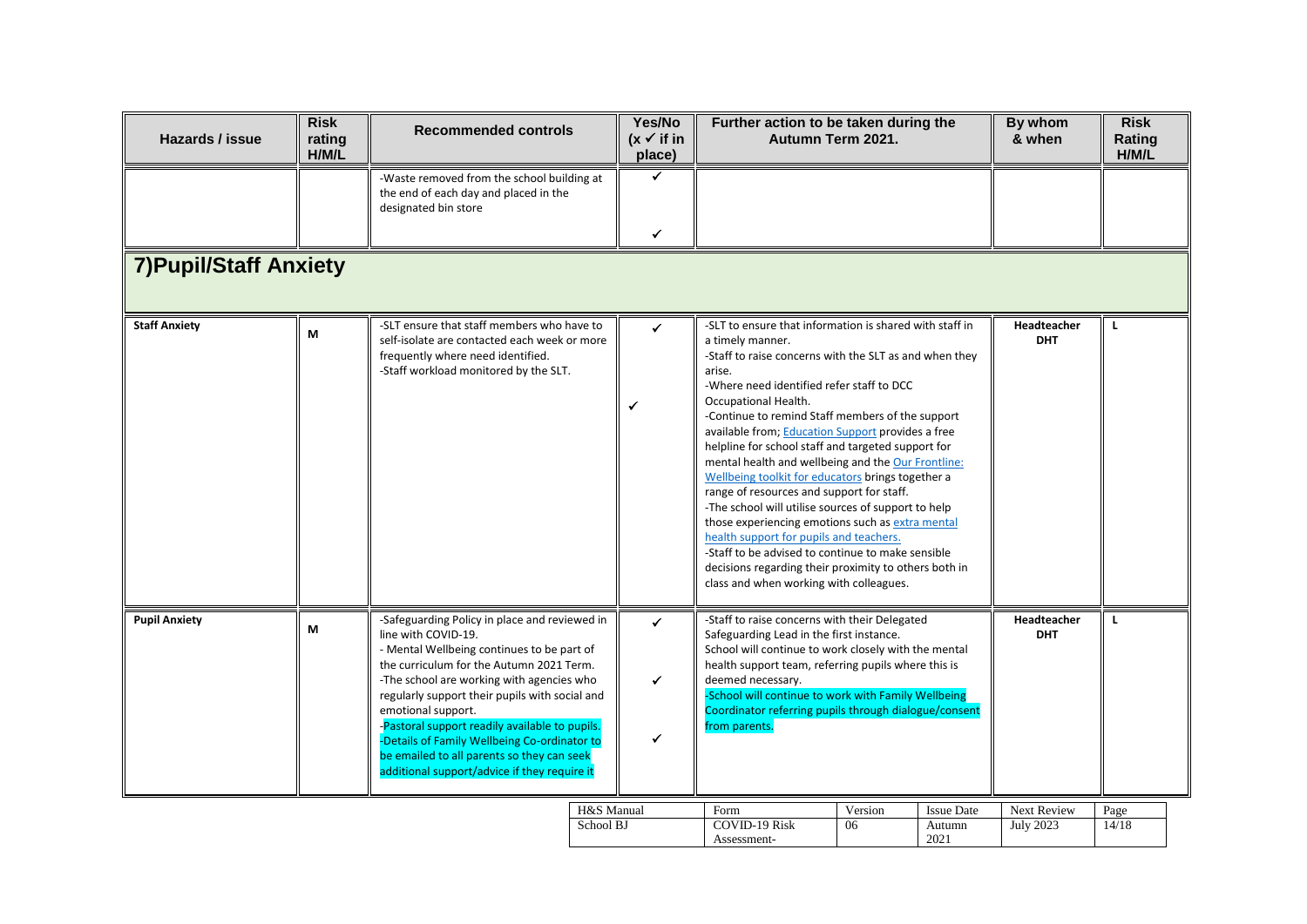| Hazards / issue                                                                                                                              | <b>Risk</b><br>rating<br>H/M/L | <b>Recommended controls</b>                                                                                                                                                                                                                                                                                                                                                                                                                           | Yes/No<br>$(x \vee$ if in<br>place) | Further action to be taken during the<br>Autumn Term 2021.                                                                                                                                                                                                                                                                                                                                                                                                                                                                                                                                                                                                                                                                                                                                                                         | By whom<br>& when | <b>Risk</b><br>Rating<br>H/M/L |  |  |  |
|----------------------------------------------------------------------------------------------------------------------------------------------|--------------------------------|-------------------------------------------------------------------------------------------------------------------------------------------------------------------------------------------------------------------------------------------------------------------------------------------------------------------------------------------------------------------------------------------------------------------------------------------------------|-------------------------------------|------------------------------------------------------------------------------------------------------------------------------------------------------------------------------------------------------------------------------------------------------------------------------------------------------------------------------------------------------------------------------------------------------------------------------------------------------------------------------------------------------------------------------------------------------------------------------------------------------------------------------------------------------------------------------------------------------------------------------------------------------------------------------------------------------------------------------------|-------------------|--------------------------------|--|--|--|
|                                                                                                                                              |                                |                                                                                                                                                                                                                                                                                                                                                                                                                                                       | ✓                                   |                                                                                                                                                                                                                                                                                                                                                                                                                                                                                                                                                                                                                                                                                                                                                                                                                                    |                   |                                |  |  |  |
| 8) Staff and Pupils previously identified as Clinically Extremely Vulnerable (CEV) or Clinically<br>Vulnerable (CV) in the school community. |                                |                                                                                                                                                                                                                                                                                                                                                                                                                                                       |                                     |                                                                                                                                                                                                                                                                                                                                                                                                                                                                                                                                                                                                                                                                                                                                                                                                                                    |                   |                                |  |  |  |
| <b>Staff</b>                                                                                                                                 | М                              | -Social distancing measures should be<br>adopted by staff as and when this can be<br>facilitated<br>-The government has ensured that everyone<br>on the Shielded Patient List (CEV/CV) should<br>already have been offered the COVID-19<br>vaccine.<br>-Register in place of staff members who have<br>received the COVID-19 vaccination.<br>-Medical ill Health risk assessment<br>completed.<br>No more than 4 members of staff in the<br>staffroom | ✓<br>✓<br>✔<br>✔                    | - If staff who were previously identified as CEV or CV<br>have not yet received their first vaccination, they can<br>contact their GP, book your vaccination appointment<br>online or call 119<br>-Staff to be made aware that A booster vaccine<br>programme is expected to be rolled out from<br>September 2021.<br>-Review the Medical ill Health risk assessment during<br>the Autumn Term.<br>-Where need identified refer staff to DCC occupational<br>Health.<br>-Staff to be advised to continue to make sensible<br>decisions regarding their proximity to others both in<br>class and when working with colleagues.<br>Staff will complete the Covid 19 individual risk<br>assessments provided by BWCET (6/9/21) Any actions<br>arising from these will be carried outin line with above<br>guidance re Occ Health etc. | Headteacher       | L                              |  |  |  |
| <b>Pupils</b>                                                                                                                                | М                              | -Individual healthcare plans are in place for<br>identified pupils.<br>-All CEV pupils are attending the school<br>unless they have been advised not to by<br>their GP or clinical specialist, or because they<br>have tested positive for COVID-19<br>-Professionals supporting pupils who attend<br>the school site are made aware of the<br>schools' current systems of control prior to<br>attending the school site.                             | ✓                                   | Key staff are aware of individual pupil needs in<br>relation to identified health needs                                                                                                                                                                                                                                                                                                                                                                                                                                                                                                                                                                                                                                                                                                                                            | Headteacher       |                                |  |  |  |

| H&S Manual | Form                 | Version | Issue Date | <b>Next Review</b> | Page  |
|------------|----------------------|---------|------------|--------------------|-------|
| School BJ  | <b>COVID-19 Risk</b> | 06      | Autumn     | <b>July 2023</b>   | 15/18 |
|            | Assessment-          |         | 2021       |                    |       |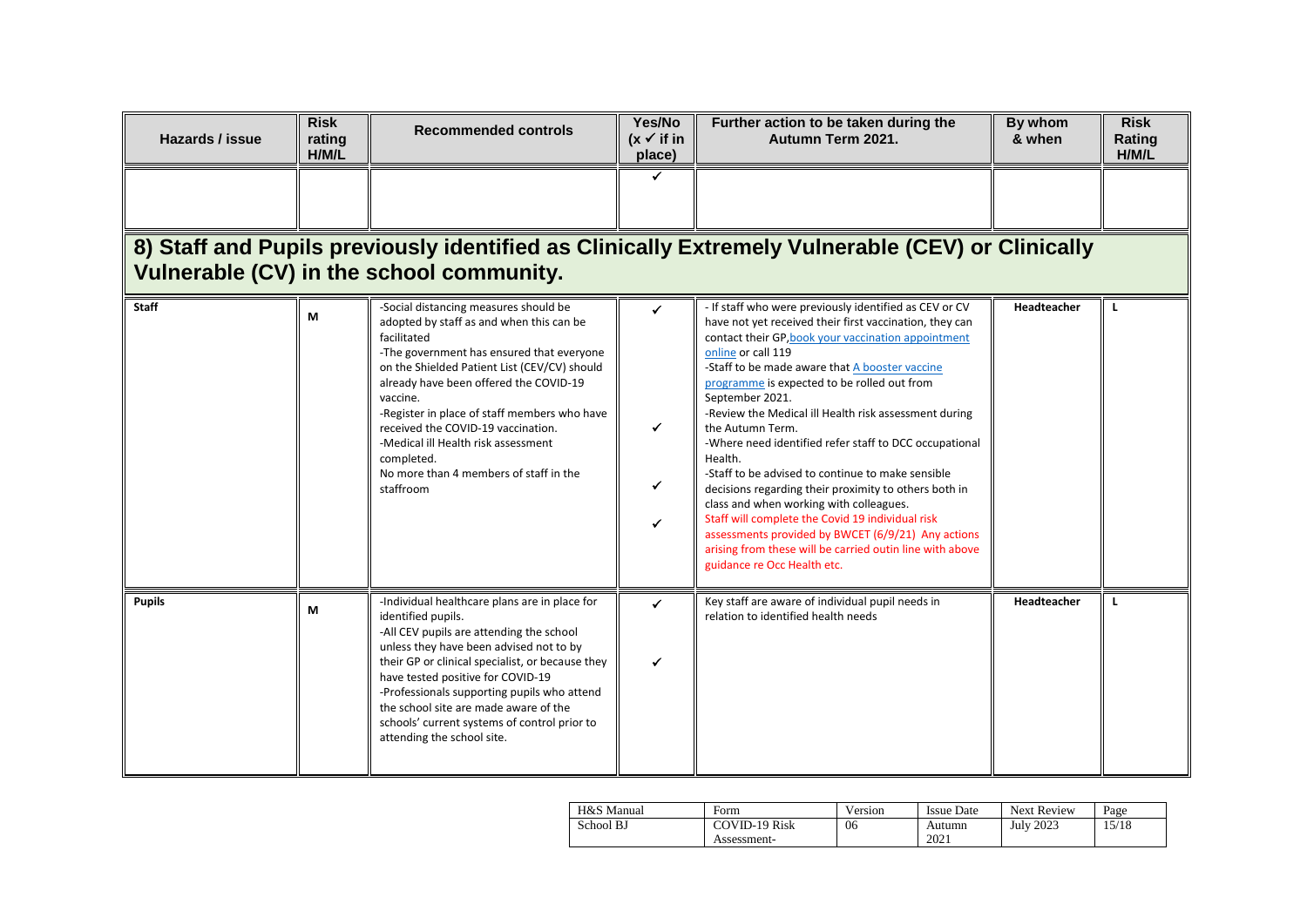| Hazards / issue                                   | <b>Risk</b><br>rating<br>H/M/L | <b>Recommended controls</b>                                                                                                                                                                                                                                                                                                                                                                                                                                                                                                                                                                                                                                                                                                                                                          | Yes/No<br>$(x \vee$ if in<br>place) | Further action to be taken during the<br>Autumn Term 2021.                                                                                                                                                                                                                                                                                                                                                                                                                                                                                                                                                                                                                                                                                                                                                                                                                                                                                                                   |                                                                                                                                                                                                                                                                                                                                                                                                                                      |                             | By whom<br>& when        | <b>Risk</b><br>Rating<br>H/M/L |
|---------------------------------------------------|--------------------------------|--------------------------------------------------------------------------------------------------------------------------------------------------------------------------------------------------------------------------------------------------------------------------------------------------------------------------------------------------------------------------------------------------------------------------------------------------------------------------------------------------------------------------------------------------------------------------------------------------------------------------------------------------------------------------------------------------------------------------------------------------------------------------------------|-------------------------------------|------------------------------------------------------------------------------------------------------------------------------------------------------------------------------------------------------------------------------------------------------------------------------------------------------------------------------------------------------------------------------------------------------------------------------------------------------------------------------------------------------------------------------------------------------------------------------------------------------------------------------------------------------------------------------------------------------------------------------------------------------------------------------------------------------------------------------------------------------------------------------------------------------------------------------------------------------------------------------|--------------------------------------------------------------------------------------------------------------------------------------------------------------------------------------------------------------------------------------------------------------------------------------------------------------------------------------------------------------------------------------------------------------------------------------|-----------------------------|--------------------------|--------------------------------|
| 9) New and Expectant mums in the school community |                                |                                                                                                                                                                                                                                                                                                                                                                                                                                                                                                                                                                                                                                                                                                                                                                                      |                                     |                                                                                                                                                                                                                                                                                                                                                                                                                                                                                                                                                                                                                                                                                                                                                                                                                                                                                                                                                                              |                                                                                                                                                                                                                                                                                                                                                                                                                                      |                             |                          |                                |
| <b>New and Expectant Mums</b>                     | M                              | -New and Expectant Mum risk assessment in<br>place.<br>-The school and New and Expectant Mum<br>are following the guidance NHS Pregnancy<br>and coronavirus (COVID-19) and guidance<br>from<br>The Royal College of Obstetricians &<br>Gynaecologists<br>-Hand, cleaning, and respiratory stations<br>located within the classroom environment.<br>-Working area well ventilated throughout<br>the school day.<br>-New and Expectant mums have been<br>advised to participate in the twice weekly<br>home LFD testing programme.<br>-New and Expectant mums are aware of the<br>symptoms of COVID-19.<br>-New and Expectant mums are supported by<br>their midwife.<br>-New and expectant mum are given time<br>during work hours to attend all medical<br>appointments as required. | ✓<br>✔<br>✓<br>✓<br>✓<br>✓          | -Where New and Expectant Mum risk assessments<br>have previously been completed, they are to be<br>reviewed during the Autumn Term.<br>-Staff to be advised to continue to make sensible<br>decisions regarding their proximity to others both in<br>class and when working with colleagues.<br>-New and Expectant Mum to raise concerns with her<br>immediate manager in the first instance.<br>-The new and Expectant Mum is to be advised to<br>follow the guidance-How to avoid catching and<br>spreading coronavirus (COVID-19);<br>appointments now<br>if meeting people inside<br>avoid crowded places<br>indoors or in crowded places<br>day<br>Don't<br>your hands are not clean<br>-Staff are to be advised to continue to make sensible<br>decisions regarding their proximity to others both in<br>class and with colleagues.<br>Relevant paperwork for expectant mums will be<br>carried out as and when required and follow advice<br>from HR and gov guidance | Get vaccinated - everyone aged 18 or over<br>can book COVID-19 vaccination<br>Meet people outside if possible<br>Open doors and windows to let in fresh air<br>Limit the number of people you meet and<br>Wear a face covering when it's hard to stay<br>away from other people - particularly<br>Wash your hands with soap and water or<br>use hand sanitiser regularly throughout the<br>Do not touch your eyes, nose, or mouth if |                             | <b>Headteacher</b>       |                                |
|                                                   |                                |                                                                                                                                                                                                                                                                                                                                                                                                                                                                                                                                                                                                                                                                                                                                                                                      | H&S Manual<br>School BJ             | Form<br><b>COVID-19 Risk</b>                                                                                                                                                                                                                                                                                                                                                                                                                                                                                                                                                                                                                                                                                                                                                                                                                                                                                                                                                 | Version<br>06                                                                                                                                                                                                                                                                                                                                                                                                                        | <b>Issue Date</b><br>Autumn | Next Review<br>July 2023 | Page<br>16/18                  |

Assessment-

2021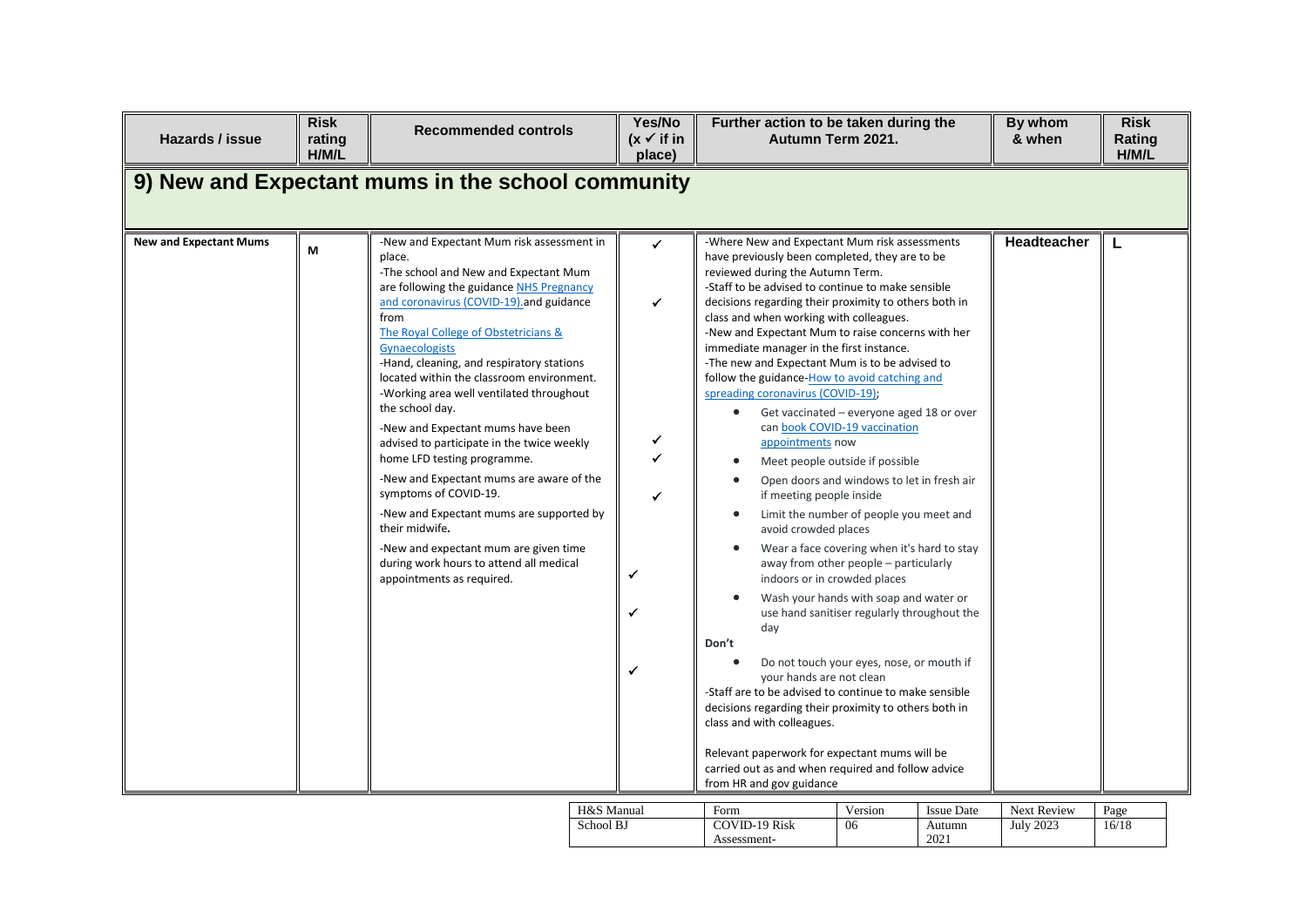| Hazards / issue                                                                  | <b>Risk</b><br>rating<br>H/M/L | <b>Recommended controls</b>                                                                                                                                                                                                                                                                                                                                                                                                                                                                                                                                                                                                                                                                           | Yes/No<br>$(x \vee$ if in<br>place)         |                                                                                                                                                                                 | Further action to be taken during the<br>Autumn Term 2021.                                                                                                                                                                                                                                                                                                                                          |                                     |                                 | <b>Risk</b><br>Rating<br>H/M/L |
|----------------------------------------------------------------------------------|--------------------------------|-------------------------------------------------------------------------------------------------------------------------------------------------------------------------------------------------------------------------------------------------------------------------------------------------------------------------------------------------------------------------------------------------------------------------------------------------------------------------------------------------------------------------------------------------------------------------------------------------------------------------------------------------------------------------------------------------------|---------------------------------------------|---------------------------------------------------------------------------------------------------------------------------------------------------------------------------------|-----------------------------------------------------------------------------------------------------------------------------------------------------------------------------------------------------------------------------------------------------------------------------------------------------------------------------------------------------------------------------------------------------|-------------------------------------|---------------------------------|--------------------------------|
|                                                                                  |                                |                                                                                                                                                                                                                                                                                                                                                                                                                                                                                                                                                                                                                                                                                                       |                                             |                                                                                                                                                                                 |                                                                                                                                                                                                                                                                                                                                                                                                     |                                     |                                 |                                |
|                                                                                  |                                | 10) Domestic and International Educational Visits                                                                                                                                                                                                                                                                                                                                                                                                                                                                                                                                                                                                                                                     |                                             |                                                                                                                                                                                 |                                                                                                                                                                                                                                                                                                                                                                                                     |                                     |                                 |                                |
| <b>EVOLVE</b>                                                                    | M                              | -Visits uploaded to EVOLVE in a timely<br>manner.<br>-Educational visits planning guidance<br>followed.<br>Any school visits scheduled have been<br>cancelled/postponed until further notice<br>unless there are exceptional circumstances<br>and parents have consented.                                                                                                                                                                                                                                                                                                                                                                                                                             | ✓                                           | -Coronavirus (COVID-19):safer travel guidance for<br>passengers and Red, amber and green list rules foe<br>entering England to be reviewed prior to new<br>bookings being made. |                                                                                                                                                                                                                                                                                                                                                                                                     |                                     | Headteacher/Off<br>ice staff    | L.                             |
| 11) Professionals/Visitors and Contractors on site.                              |                                |                                                                                                                                                                                                                                                                                                                                                                                                                                                                                                                                                                                                                                                                                                       |                                             |                                                                                                                                                                                 |                                                                                                                                                                                                                                                                                                                                                                                                     |                                     |                                 |                                |
| Visitors/Contractors and<br><b>External Support Staff on the</b><br>school site. | M                              | -All visitors sign in when they attend the<br>school site.<br>-Hand sanitiser station in place at the main<br>entrance.<br>-Clear signage in place at the main entrance<br>in relation to use of hand sanitiser and face<br>coverings.<br>Only visitors deemed essential to the welfare<br>of our pupils and/or their educational<br>development will be permitted into school<br>Any visitors will be reminded of the<br>requirement to follow measures in place to<br>reduce the potential spread of infection<br>- Hand sanitiser (60-70% alcohol applied<br>before entering the school building.<br>-Face covering guidance followed.<br>-Main reception area spot cleaned<br>throughout the day. | $\checkmark$<br>✔<br>$\checkmark$<br>✓<br>✔ | normally meet.                                                                                                                                                                  | <b>School office</b><br>-Professionals/Visitors and Contractors to be advised<br>in advance of the schools wishes regarding wearing<br>face coverings on the school site;<br>Face coverings worn in enclosed and crowded spaces<br>when staff come into contact with people they don't<br>-A supply of face coverings are to be readily available<br>at the main entrance for visitors to the site. |                                     |                                 | L.                             |
|                                                                                  |                                |                                                                                                                                                                                                                                                                                                                                                                                                                                                                                                                                                                                                                                                                                                       | H&S Manual<br>School BJ                     | Form<br><b>COVID-19 Risk</b><br>Assessment-                                                                                                                                     | Version<br>06                                                                                                                                                                                                                                                                                                                                                                                       | <b>Issue Date</b><br>Autumn<br>2021 | Next Review<br><b>July 2023</b> | Page<br>17/18                  |